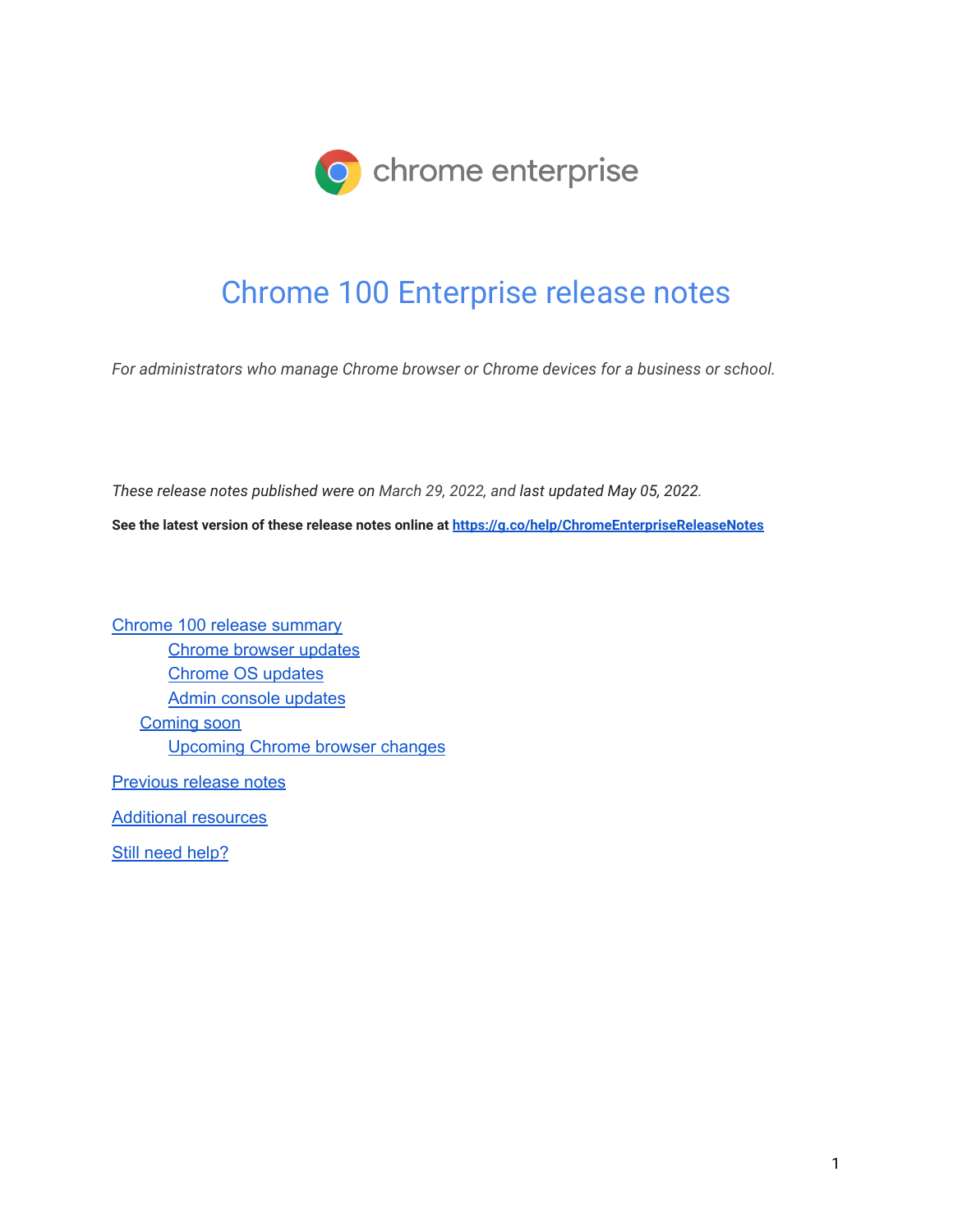# <span id="page-1-0"></span>Chrome 100 release summary

| <b>Chrome browser updates</b>                                                    | <b>Security</b> | <b>User</b><br>productivity<br>/Apps | <b>Management</b> |
|----------------------------------------------------------------------------------|-----------------|--------------------------------------|-------------------|
| Screen sharing fix for macOS                                                     |                 | ✓                                    |                   |
| Chrome major version number reaches 100                                          |                 | ✓                                    |                   |
| Updates for Legacy Browser Support <open-in> rules</open-in>                     |                 |                                      |                   |
| Chrome 100 removes the<br>AllowSyncXHRInPageDismissal policy                     |                 |                                      |                   |
| New WebHID enterprise policies                                                   |                 |                                      |                   |
| Chrome 100 removes Lite Mode on Android                                          |                 | ✓                                    |                   |
| Chrome Actions introduced on Android                                             |                 | ✓                                    |                   |
| Chrome on Android supports login using QR codes                                  | ✓               |                                      |                   |
| Updates to the Certificate Transparency policy                                   | ✓               |                                      |                   |
| Multi-Screen Window Placement API stable launch                                  |                 | ✓                                    |                   |
| Changes to tab-sharing blue border behavior                                      |                 |                                      |                   |
| Chrome on iOS users can choose their default<br>website view                     |                 | ✓                                    |                   |
| Chrome adds Google Account-tied tokens to<br><b>Enhanced Safe Browsing pings</b> | ✓               |                                      |                   |
| Dismiss password alerts on Desktop                                               |                 | ✓                                    |                   |
| Chrome expands SCT auditing to more users                                        | ✓               |                                      |                   |
| Chrome no longer supports TLS 1.0/1.1 on Android<br>WebView                      | ✓               |                                      |                   |
| Enterprise policies available for new users on iOS                               |                 |                                      | $\checkmark$      |
| New and updated policies in Chrome browser                                       |                 |                                      |                   |
| <b>Chrome OS updates</b>                                                         | <b>Security</b> | <b>User</b><br>productivity          | <b>Management</b> |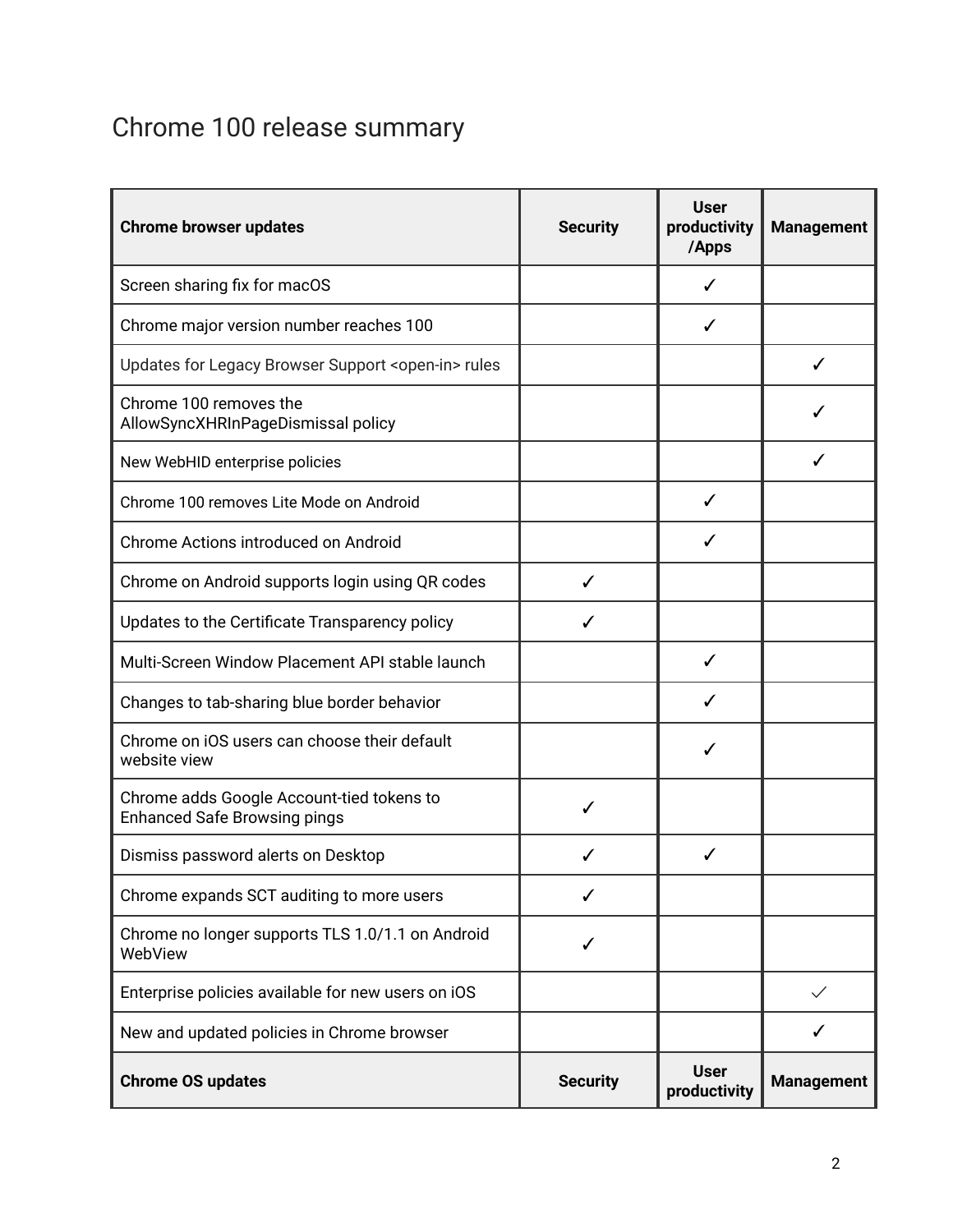|                                                                                                              |                 | /Apps                                |                   |
|--------------------------------------------------------------------------------------------------------------|-----------------|--------------------------------------|-------------------|
| Chrome OS Dictation text editing                                                                             |                 | ✓                                    |                   |
| Chrome OS Flex                                                                                               | $\checkmark$    | ✓                                    | ✓                 |
| Admin console updates                                                                                        | <b>Security</b> | <b>User</b><br>productivity<br>/Apps | <b>Management</b> |
| Chrome Browser Cloud Management (CBCM)<br>supports Chrome on Android                                         |                 | ✓                                    | ✓                 |
| Remotely connect to any device from the Admin<br>console                                                     |                 |                                      |                   |
| New policies in the Admin console                                                                            |                 |                                      |                   |
| <b>Upcoming Chrome browser changes</b>                                                                       | <b>Security</b> | <b>User</b><br>productivity<br>/Apps | <b>Management</b> |
| Chrome 101 will remove setTimeout clamping to 1ms                                                            |                 | $\checkmark$                         |                   |
| Chrome 101 will add new CSV Export for some<br>Chrome Admin console reports                                  |                 |                                      |                   |
| Deprecation Origin Trial for UA Reduction in Chrome<br>101                                                   | ✓               |                                      |                   |
| Chrome Browser Cloud Management will maintain<br>compatibility with the most recent 12 versions of<br>Chrome |                 |                                      |                   |
| Chrome 101 will support Android 13 and above<br>notification permission changes                              |                 | ✓                                    |                   |
| MetricsReportingEnabled policy available in Chrome<br>101 on Android                                         |                 |                                      |                   |
| Privacy Sandbox updates in Chrome 101                                                                        | ✓               |                                      |                   |
| WebSQLInThirdPartyContextEnabled will be removed<br>in Chrome 101                                            | ✓               |                                      |                   |
| Compare search results with new Side Search feature<br>in Chrome 101                                         |                 |                                      |                   |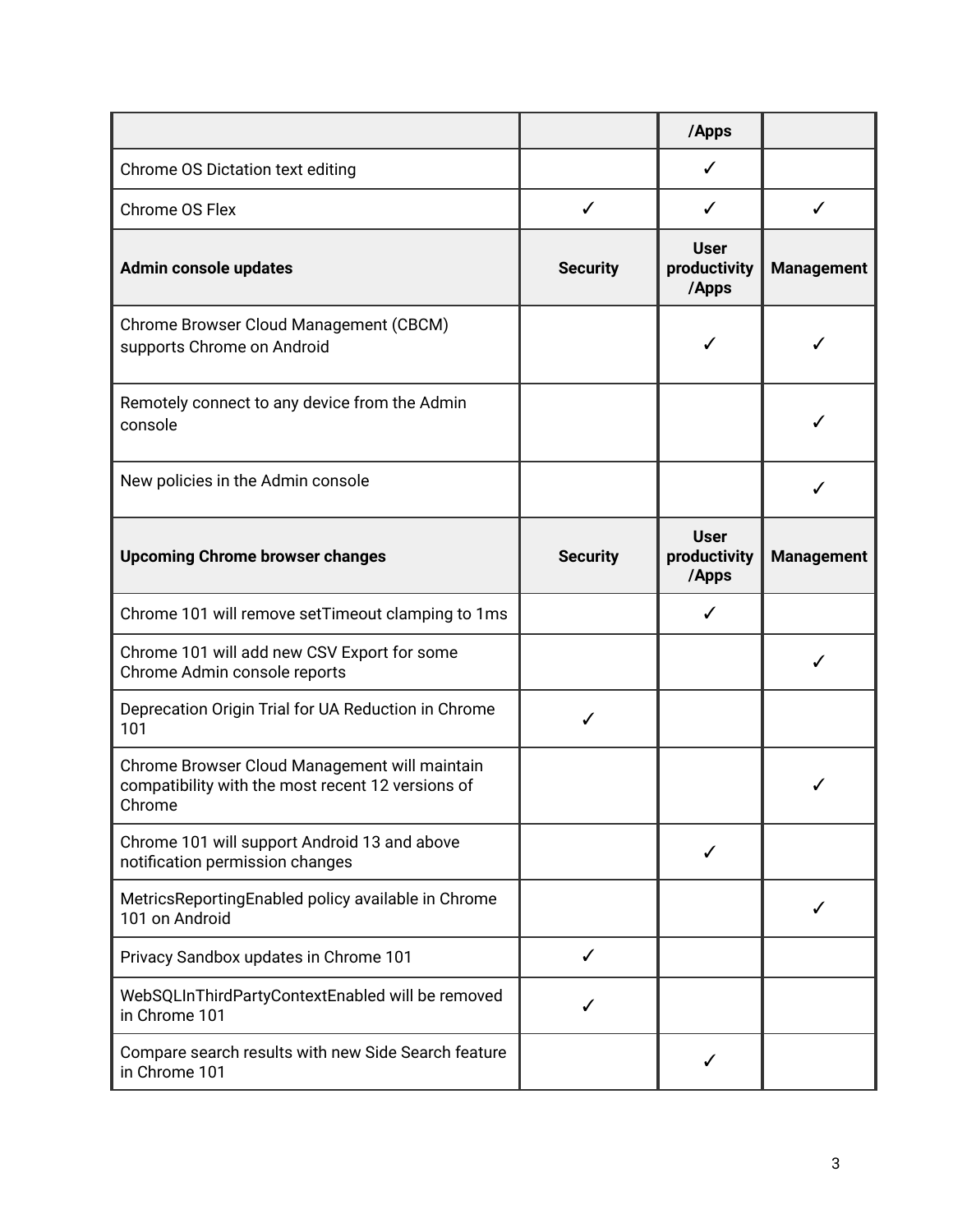| Legacy policies with non-inclusive names will be<br>removed in Chrome 101   |  |  |
|-----------------------------------------------------------------------------|--|--|
| Chrome apps will no longer work in Chrome 102 on<br>Windows, Mac, and Linux |  |  |
| Chrome 102 to use case-matching on CORS preflight<br>requests               |  |  |
| Chrome 102 to send Private Network Access<br>preflights for subresources    |  |  |
| Chrome will use MiraclePtr to improve security                              |  |  |
| Network Service on Windows to be sandboxed in<br>Chrome 102                 |  |  |
| Default to origin-keyed agent clustering in Chrome<br>106                   |  |  |

The enterprise release notes are available in 8 languages. You can read about Chrome's updates in English, German, French, Dutch, Spanish, Portuguese, Korean, and Japanese. Please allow 1 to 2 weeks for translation for some languages.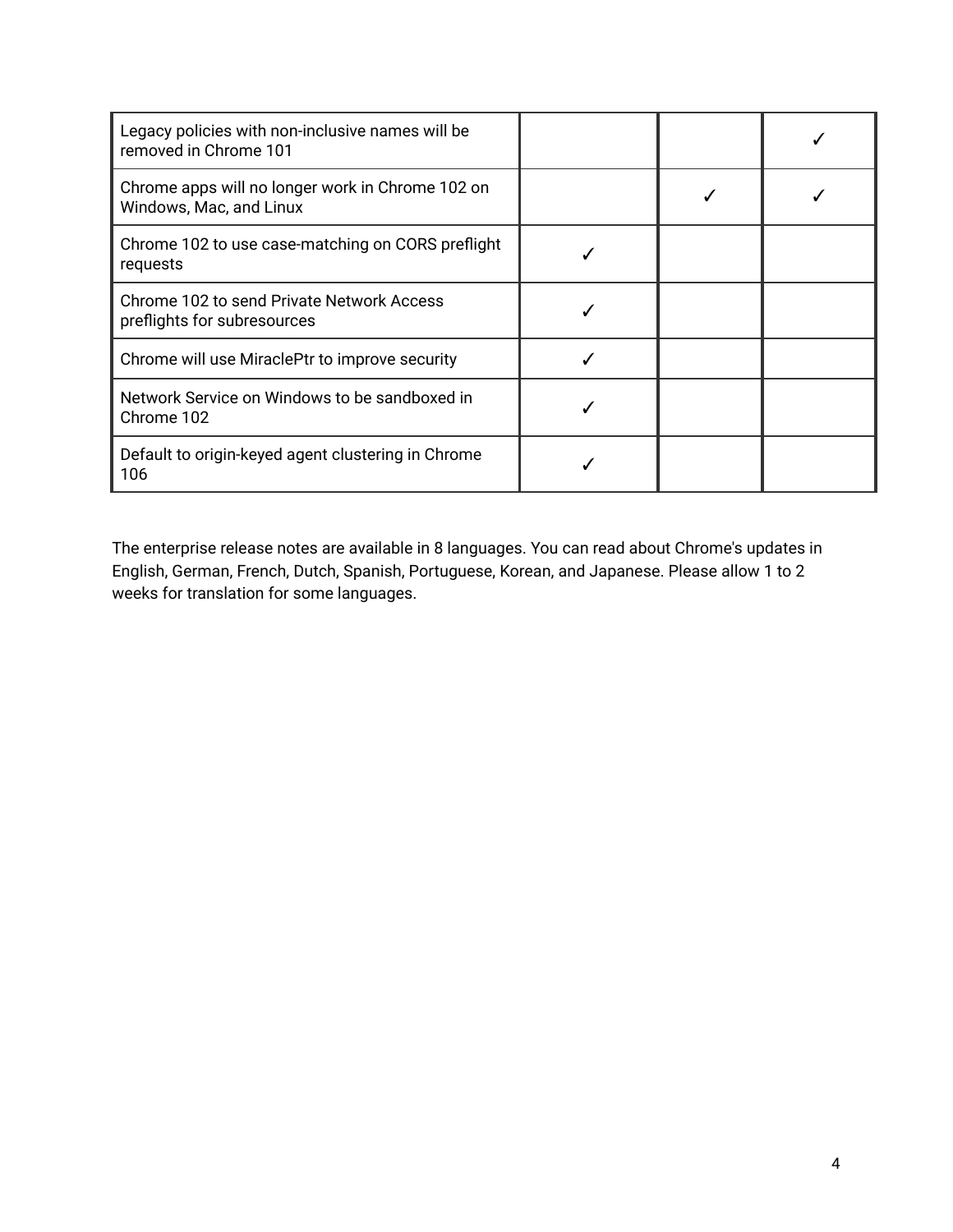# <span id="page-4-0"></span>**Chrome browser updates**

# **Screen sharing fix for macOS**

If your users are having trouble sharing their screens on macOS, please see [this guide](https://docs.google.com/document/d/e/2PACX-1vQwoDnfiBH_Z30MLP6U_m_68a3DLHwRBzNzTxto19u0FSfgncV8mjHy9W1YpT02WzhiBBodA8BTnqHG/pub?dods&urp=gmail_link) for instructions on how to fix it.

# **Chrome major version number reaches 100**

Chrome is now on a 3-digit version number. When browsers went from version 9 to 10, the increase in the number of digits uncovered many issues in User-Agent string parsing libraries.

An Enterprise policy **[ForceMajorVersionToMinorPositionInUserAgent](https://chromeenterprise.google/policies/#ForceMajorVersionToMinorPositionInUserAgent)** is available to control whether the User-Agent string major version should be frozen at 99. If you have an app that is broken in version 100 due to a User-Agent parsing error, you can set the policy to 2 and the User-Agent string freezes the major version at 99 and includes the browser's major version in the minor position.

# **Updates for Legacy Browser Support <open-in> rules**

When the [BrowserSwitcherParsingMode](https://chromeenterprise.google/policies/#BrowserSwitcherParsingMode) policy is set to IE-compatible, Chrome updates the Legacy Browser Support rules:

- For v2 sitelists, <open-in> behavior is changed in the following ways:
	- <open-in>None</open-in> entries are treated as a greylist, and will open in any browser, rather than as inverted sitelist entries.
	- <open-in>MSEdge</open-in> entries will open in Chrome, as Windows treats this to mean the default, modern browser.
	- Anything unspecified opens in any browser, the same as greylist entries
- For v1 sitelists, doNotTransition="true" entries are treated as a greylist, and will open in any browser, rather than as inverted sitelist entries.

To mitigate disruption, this change only applies if you set [BrowserSwitcherParsingMode](https://chromeenterprise.google/policies/#BrowserSwitcherParsingMode) policy is set to 1.

The documentation for Legacy Browser Support can be found [here.](https://support.google.com/chrome/a/answer/9269998)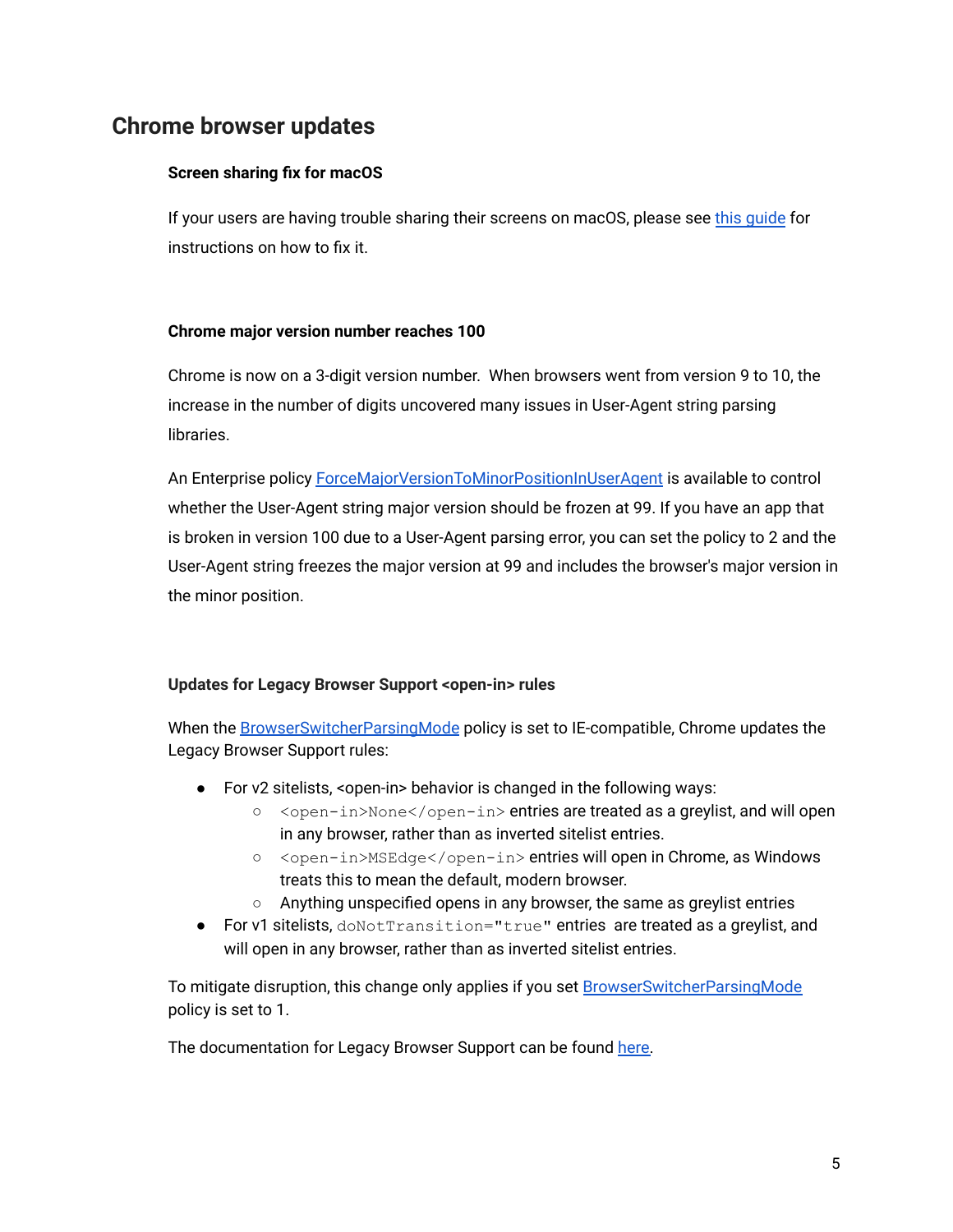#### **Chrome 100 removes the AllowSyncXHRInPageDismissal policy**

The [AllowSyncXHRInPageDismissal](https://chromeenterprise.google/policies/#AllowSyncXHRInPageDismissal) policy was introduced in Chrome 78 to give enterprises more time to adapt to the removal of synchronous XHR requests during page dismissal. Though this policy was originally planned to be removed in Chrome 93, the transition period was extended to allow developers more time to adapt. This transition period is now closed and Chrome 100 removes this policy.

#### **New WebHID enterprise policies**

As early as Chrome 100, Chrome adds new policies to manage the WebHID API. [DefaultWebHidGuardSetting](https://chromeenterprise.google/policies/#DefaultWebHidGuardSetting) configures the default API behavior for all URLs and can be configured to allow origins to Ask for new device permissions or Block all permission requests. The [WebHidAskForUrls](https://chromeenterprise.google/policies/#WebHidAskForUrls) and [WebHidBlockedForUrls](https://chromeenterprise.google/policies/#WebHidBlockedForUrls) policies override the default policy for specific URLs.

Three new policies are added for automatically granting device permissions. URLs contained in the [WebHidAllowAllDevicesForUrls](https://chromeenterprise.google/policies/#WebHidAllowAllDevicesForUrls) policy will be automatically granted permissions for any connected device. The [WebHidAllowDevicesForUrls](https://chromeenterprise.google/policies/#WebHidAllowDevicesForUrls) and [WebHidAllowDevicesWithHidUsagesForUrls](https://chromeenterprise.google/policies/#WebHidAllowDevicesWithHidUsagesForUrls) policies can be used to grant narrower permissions by matching against vendor and product IDs or application collection usages in the HID report descriptor.

#### **Chrome 100 removes Lite Mode on Android**

Lite Mode was a way to reduce data usage on Android devices. Since its introduction, the cost of data has been reduced in many countries, and Chrome has invested in other ways to save data. As a result, Lite Mode is no longer available, including the [DataCompressionProxyEnabled](https://chromeenterprise.google/policies/#DataCompressionProxyEnabled) policy used to control it.

#### **Chrome Actions introduced on Android**

Chrome Actions help users get things done fast, directly from the address bar. We first released Chrome Actions on desktop [a couple of years](https://blog.google/products/chrome/faster-chrome/) ago, with Actions like [Clear browsing](https://www.youtube.com/watch?v=P8QVHCt2gXU&list=PL5aqr5w5fRe4_RvEnss5dCcAUBLyMoTVm&index=18) [data.](https://www.youtube.com/watch?v=P8QVHCt2gXU&list=PL5aqr5w5fRe4_RvEnss5dCcAUBLyMoTVm&index=18) Now, we're bringing some of them to Chrome on Android, like: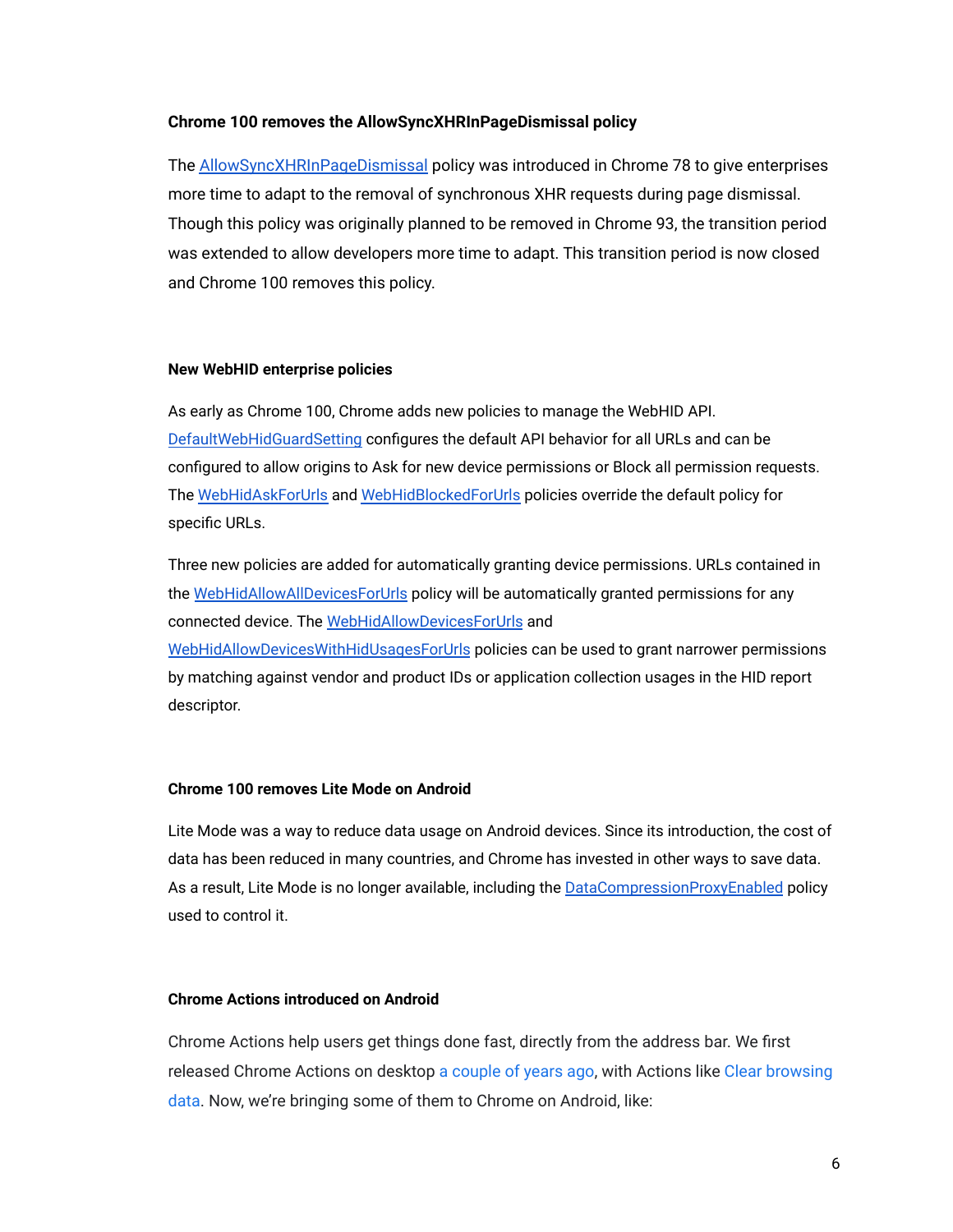- Manage passwords
- Open Incognito tab
- Clear browsing data
- And more!

Chrome on Android allows users to take actions directly from the address bar, like clearing browsing data, using a button that appears among auto-complete suggestions. This feature is already available on desktop platforms.

# **Chrome on Android supports login using QR codes**

Chrome 100 allows users to use any Android phone as a security key by scanning a QR code. Previously, only phones that were syncing to the same Google account as the desktop could be used. Bluetooth is still required to show proximity.



# **Updates to the Certificate Transparency policy**

In Chrome 100, the Certificate Transparency requirements in Chrome change; certificates are no longer required to include signed certificate timestamps (SCTs) from one Google operated and one non-Google operated log, and instead are required to include SCTs from at least two logs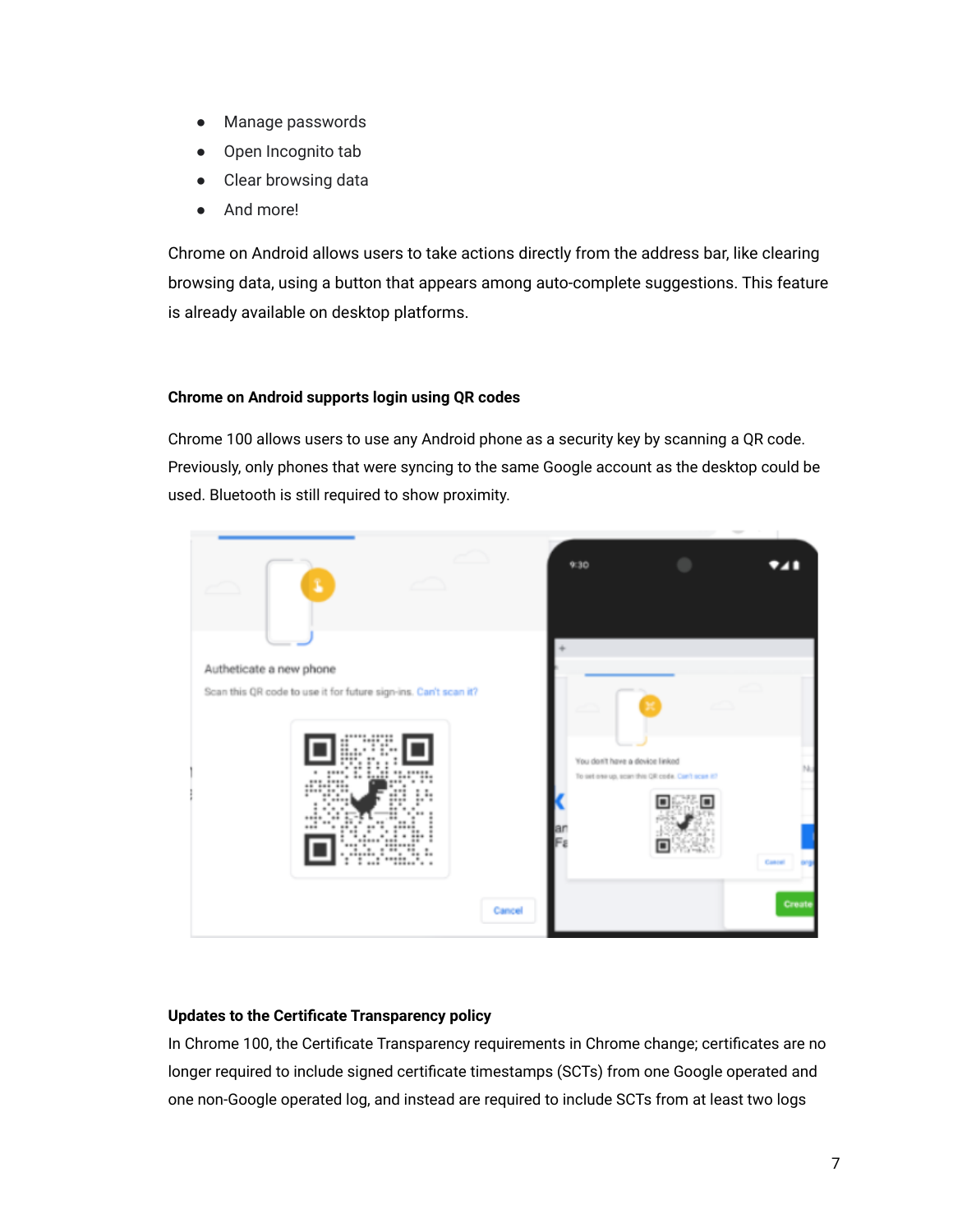from different operators. Additionally, the amount of SCTs required for certificates with a lifetime between 180 days and 15 months increase, from 2 to 3. The existing policies that allow selectively disabling CT enforcement ([CertificateTransparencyEnforcementDisabledForCas,](https://chromeenterprise.google/policies/#CertificateTransparencyEnforcementDisabledForCas) [CertificateTransparencyEnforcementDisabledForLegacyCas,](https://chromeenterprise.google/policies/#CertificateTransparencyEnforcementDisabledForLegacyCas) and [CertificateTransparencyEnforcementDisabledForUrls](https://chromeenterprise.google/policies/#CertificateTransparencyEnforcementDisabledForUrls)) continue to work.

# **Multi-Screen Window Placement API stable launch**

[Multi-Screen](https://web.dev/multi-screen-window-placement/) Window Placement API adds new screen information APIs and makes incremental improvements to existing window placement APIs, allowing web applications to offer compelling multi-screen experiences. The existing singular window.screen offers a limited view of available screen space, and window placement functions generally clamp bounds to the current screen. This feature unlocks modern multi-screen workspaces for web applications.

A new set of policies, [DefaultWindowPlacementSetting,](https://chromeenterprise.google/policies/#DefaultWindowPlacementSetting) [WindowPlacementAllowedForUrls,](https://chromeenterprise.google/policies/#WindowPlacementAllowedForUrls) and [WindowPlacementBlockedForUrls,](https://chromeenterprise.google/policies/#WindowPlacementBlockedForUrls) lets admins force their fleet to employ a default setting and automatically accept or deny the Window Placement permission without prompting the user, per origin.

# **Changes to tab-sharing blue border behavior**

When a user shares their tab, the blue border used to indicate that a tab is being shared no longer appears around the whole tab. Instead, only the captured content has a blue border.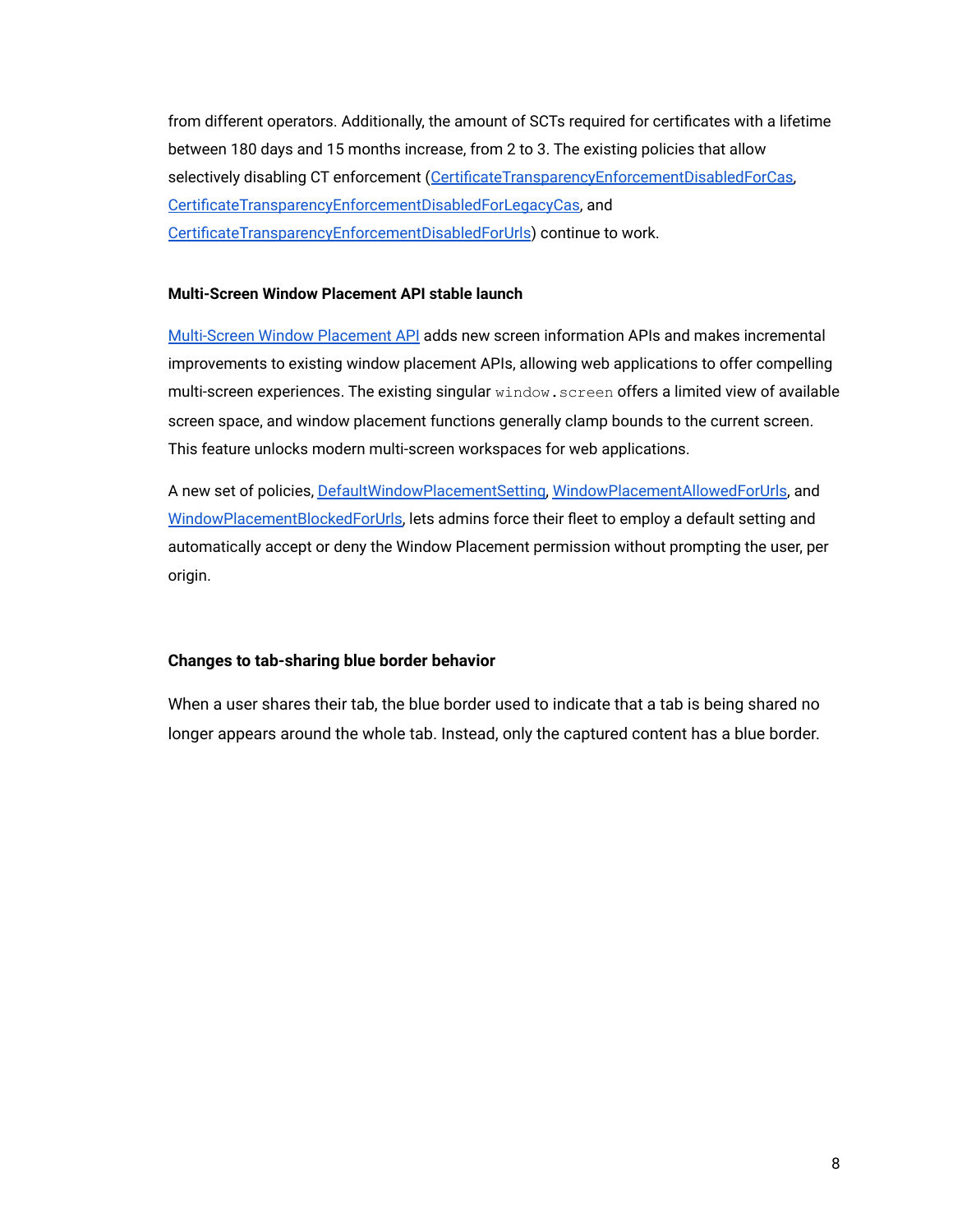

# **Chrome on iOS users can choose their default website view**

In Chrome on iOS, users can choose the default view, Desktop or Mobile, in which the websites are requested. You can access this from **Settings**.

# **Chrome adds Google Account-tied tokens to Enhanced Safe Browsing pings**

For users who consented to Enhanced Safe Browsing and are signed in to their Google accounts, Chrome adds Google Account-tied tokens to various incident reporting pings, except when in Incognito mode. This enables better tailored protection after encountering Safe Browsing warnings.

You control this feature on your environment using the [SafeBrowsingProtectionLevel](https://chromeenterprise.google/policies/#SafeBrowsingProtectionLevel) enterprise policy.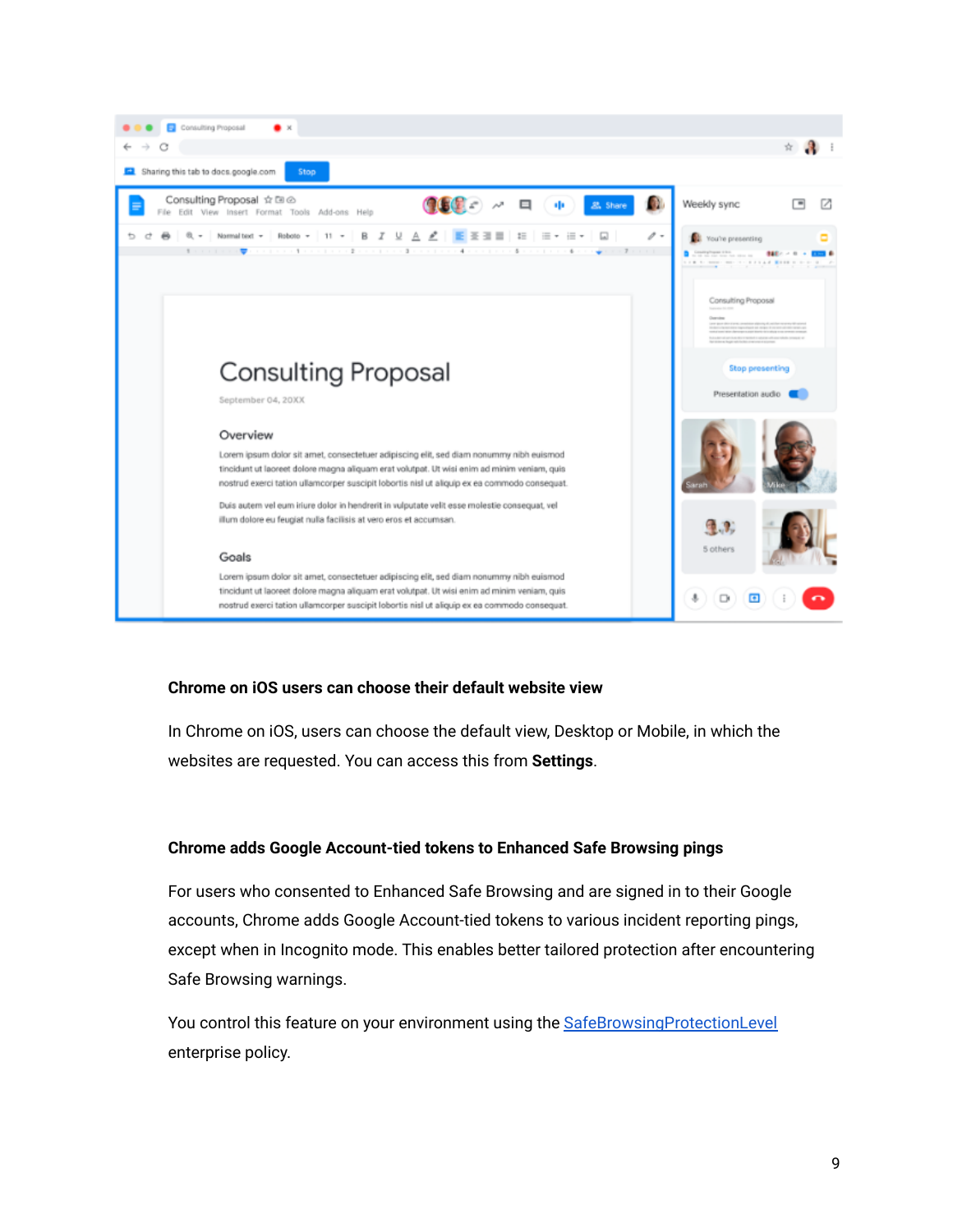#### **Dismiss password alerts on Desktop**

To reduce noise from unnecessary alerts, Chrome Desktop users can now dismiss password alerts for compromised passwords. You can prevent end users from dismissing password alerts with the **[PasswordDismissCompromisedAlertEnabled](https://chromeenterprise.google/policies/#PasswordDismissCompromisedAlertEnabled)** policy.

#### **Chrome expands SCT auditing to more users**

As part of Chrome's Certificate Transparency protections, Chrome expands the existing signed certificate timestamp (SCT) auditing to all users that have Safe Browsing enabled. With this change, Chrome makes rare  $-$  less than one in 10,000 TLS connections  $$ privacy-preserving queries to Google to ensure that Certificate Transparency logs are operating correctly. If a query detects a misbehaving log, the client will provide evidence of that misbehavior (the certificate chain and all SCTs) to Google. Chrome does not share certificates that are not issued by publicly trusted root certificates. CT ensures that all certificates or SCTs from publicly trusted roots are already public information, and no additional data is collected.

# **Chrome no longer supports TLS 1.0/1.1 on Android WebView**

In Chrome 98, TLS 1.0/1.1 support was fully removed from Chrome on Windows, Mac, Linux, Android, and iOS. Starting in Chrome 100, TLS 1.0/1.1 is no longer supported on Android WebView. This might affect Android Apps using WebView which rely on connecting to a server that does not support TLS 1.2 or higher. Please update any servers to support modern TLS versions.

# **Enterprise policies are available for new users on iOS**

Chrome 100 on iOS checks for enterprise policies at the very beginning of a user's first run experience, so that the user's experience immediately corresponds to the enterprise configuration.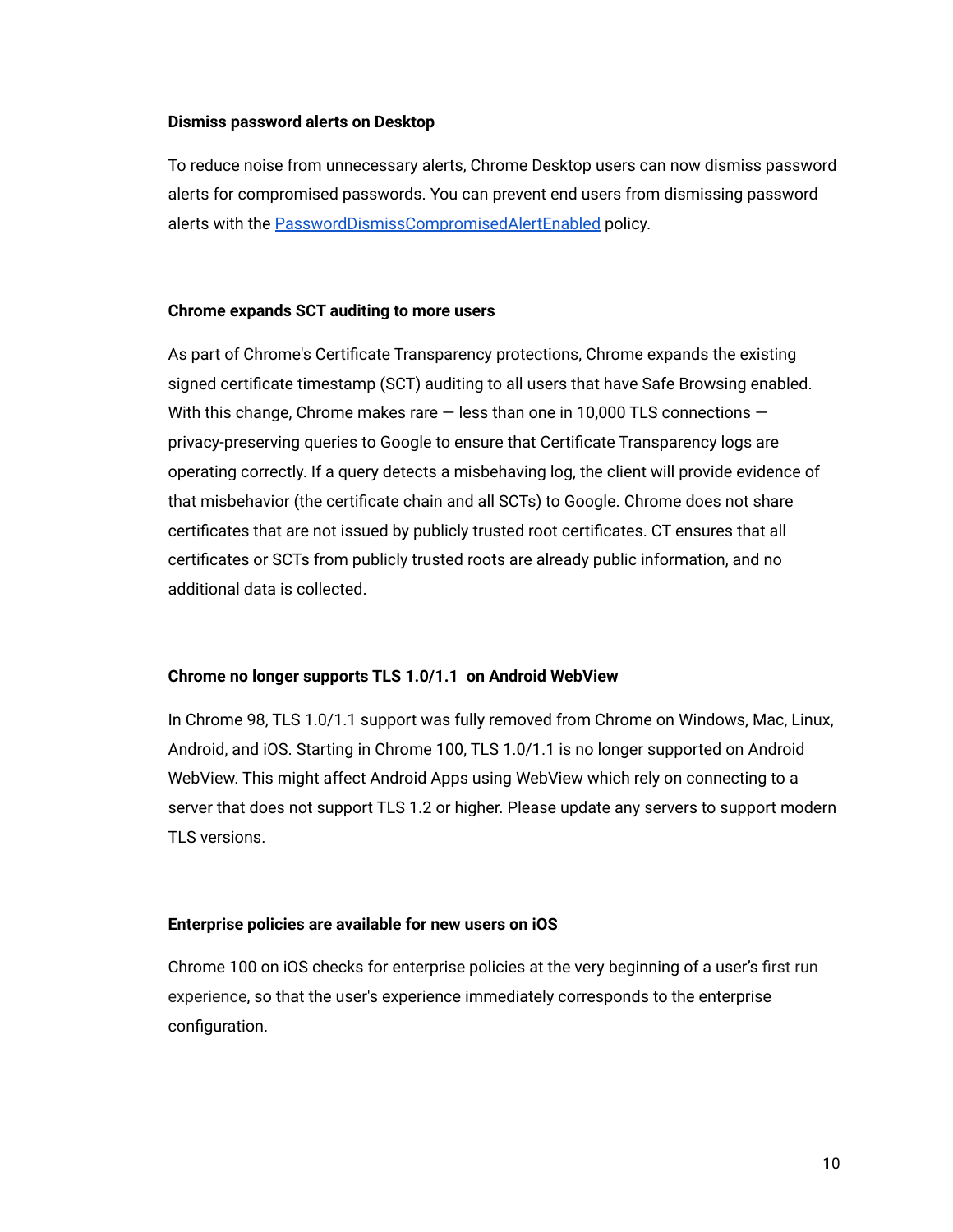# **New and updated policies in Chrome browser**

| <b>Policy</b>                                             | <b>Description</b>                                                                                                                       |
|-----------------------------------------------------------|------------------------------------------------------------------------------------------------------------------------------------------|
| PasswordDismissCompromisedAlertEnabled                    | Enable dismissing compromised password alerts for<br>entered credentials                                                                 |
| <b>AllHttpAuthSchemesAllowedForOrigins</b>                | List of origins allowing all HTTP authentication                                                                                         |
| <b>DefaultWebHidGuardSetting</b>                          | Control use of the WebHID API                                                                                                            |
| <b>WebHidAskForUrls</b>                                   | Allow the WebHID API on these sites                                                                                                      |
| WebHidBlockedForUrls                                      | Block the WebHID API on these sites                                                                                                      |
| WebHidAllowAllDevicesForUrls                              | Automatically grant permission to sites to connect to<br>any HID device.                                                                 |
| <b>WebHidAllowDevicesForUrls</b>                          | Automatically grant permission to these sites to<br>connect to HID devices with the given vendor and<br>product IDs.                     |
| WebHidAllowDevicesWithHidUsagesForUrls                    | Automatically grant permission to these sites to<br>connect to HID devices containing top-level collections<br>with the given HID usage. |
| OriginAgentClusterDefaultEnabled                          | Allows origin-keyed agent clustering by default.                                                                                         |
| DefaultWindowPlacementSetting                             | Default Window Placement permission setting                                                                                              |
| WindowPlacementAllowedForUrls                             | Allow Window Placement permission on these sites                                                                                         |
| WindowPlacementBlockedForUrls                             | Block Window Placement permission on these sites                                                                                         |
| ExemptDomainFileTypePairsFromFileTypeDo<br>wnloadWarnings | Disable download file type extension-based warnings<br>for specified file types on domains                                               |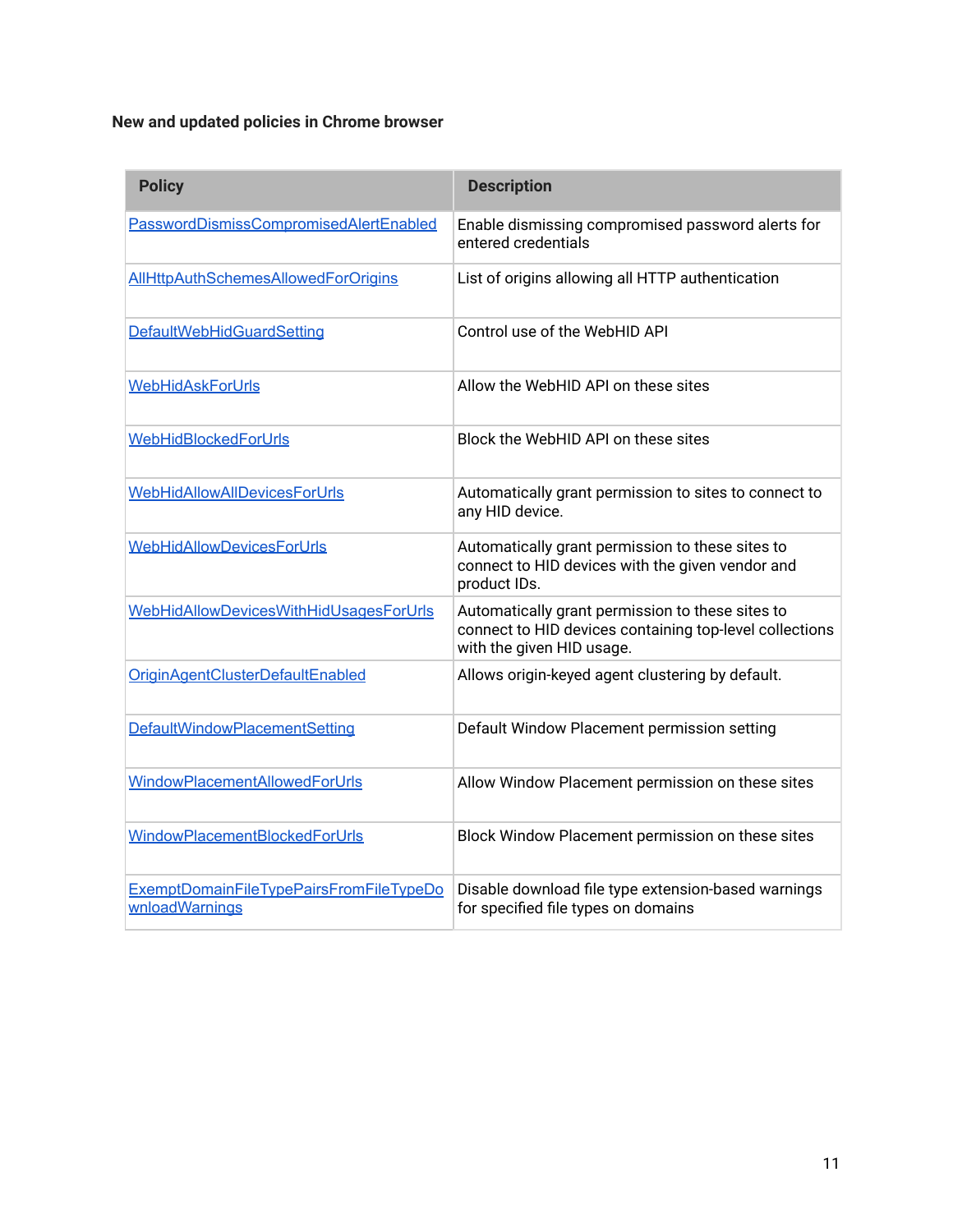# <span id="page-11-0"></span>**Chrome OS updates**

# **Chrome OS Dictation text editing**

Dictation lets you use your voice to dictate text anywhere you would usually type on your Chromebook. Now, you can also edit text with your voice using commands like *delete*, *undo*, or *select all*. This feature is particularly useful for those who have motor impairments or anyone who prefers to use their voice to type.

We're initially launching with a small number of commands; we plan to add more in the future. Try it out by turning on dictation under **Settings** > **Accessibility** > **Keyboard and text input**. Whenever you are in a text area, you can select **Search + d** to activate dictation.

# **Chrome OS Flex**

We announced early access to a new version of Chrome OS bringing the benefits of Chrome OS to PCs and Macs. [Chrome OS Flex](https://chromeenterprise.google/os/chromeosflex/) is the cloud-first, fast, easy-to manage, and secure operating system for PCs and Macs. Chrome OS Flex is now on the beta channel and since launch, 100+ more devices have been verified to work with Chrome OS Flex. Try it out and share your feedback to help us shape this product.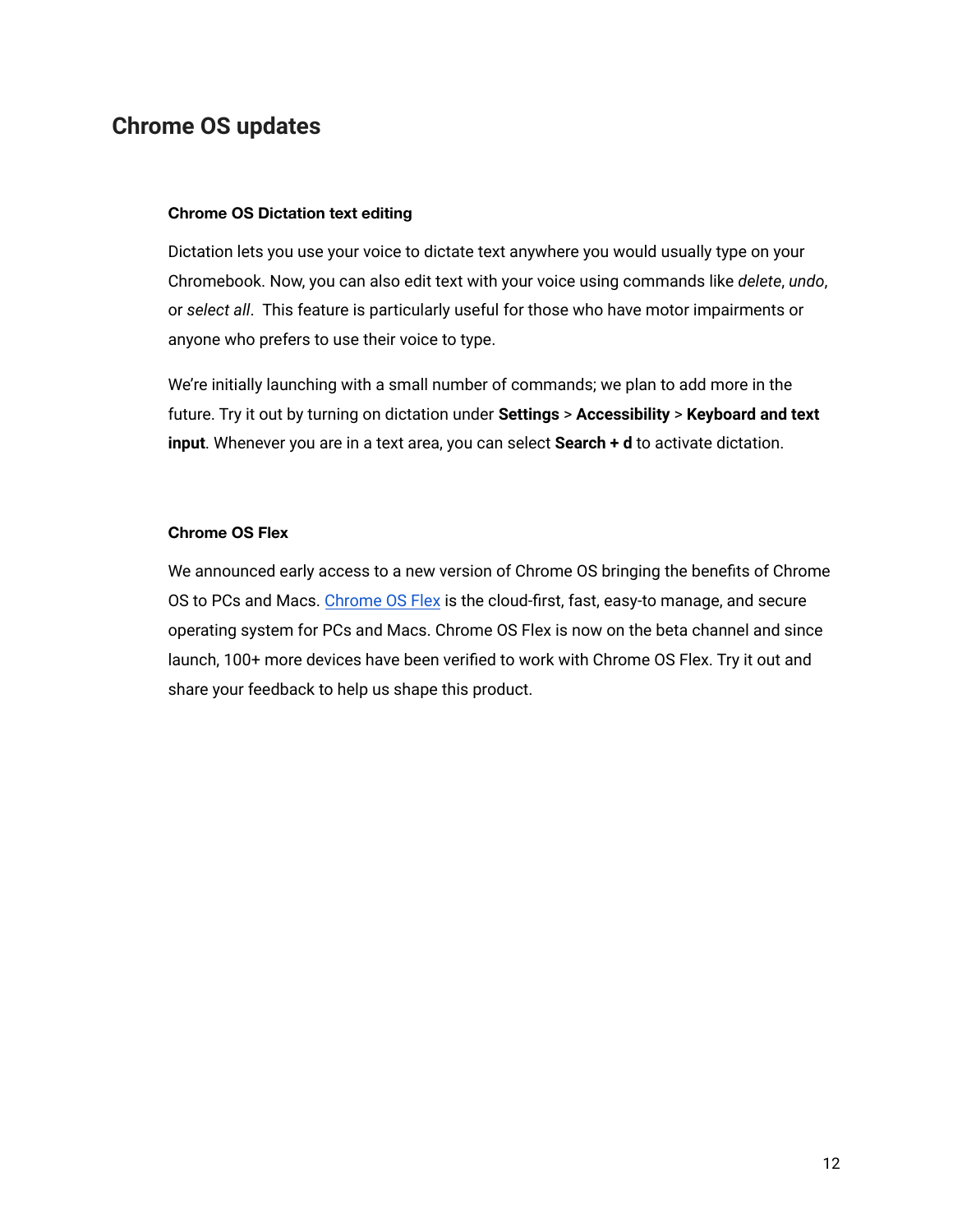# <span id="page-12-0"></span>**Admin console updates**

# **Chrome Browser Cloud Management (CBCM) supports Chrome on Android**

CBCM now supports enrolling Chrome-on-Android and sends reporting information back to the Admin console. Admins can get reporting information on policies that have been enabled, the OS version, model name, and other important data. More details are in our help [center.](https://support.google.com/chrome/a/answer/11480811)

#### **Remotely connect to any device from the Admin console**

Admins can now establish a remote Chrome Remote Desktop (CRD) connection using a remote command under **Device details** for any device with an affiliated user or managed guest session. Previously, this feature was only available for devices in kiosk mode. More details are in our [help center.](https://support.google.com/chrome/a/answer/9547497)

#### **New policies in the Admin console**

| <b>Policy Name</b>                              | <b>Pages</b>                                                             | <b>Supported on</b>            | <b>Category/Field</b>             |
|-------------------------------------------------|--------------------------------------------------------------------------|--------------------------------|-----------------------------------|
| SandboxExternalProt<br>ocolBlocked              | User &<br><b>Browser</b><br>Settings;<br>Managed<br><b>Guest Session</b> | Chrome<br>Chrome OS            | Content > iframe navigation       |
| <b>NetworkServiceSandb</b> Browser<br>oxEnabled | User &<br>Settings                                                       | <b>Browser</b>                 | Network > Network service sandbox |
| <b>UserAgentReduction</b>                       | User &<br><b>Browser</b><br>Settings;<br>Managed<br>Guest Session        | Chrome<br>Chrome OS<br>Android | Network > User-Agent Reduction    |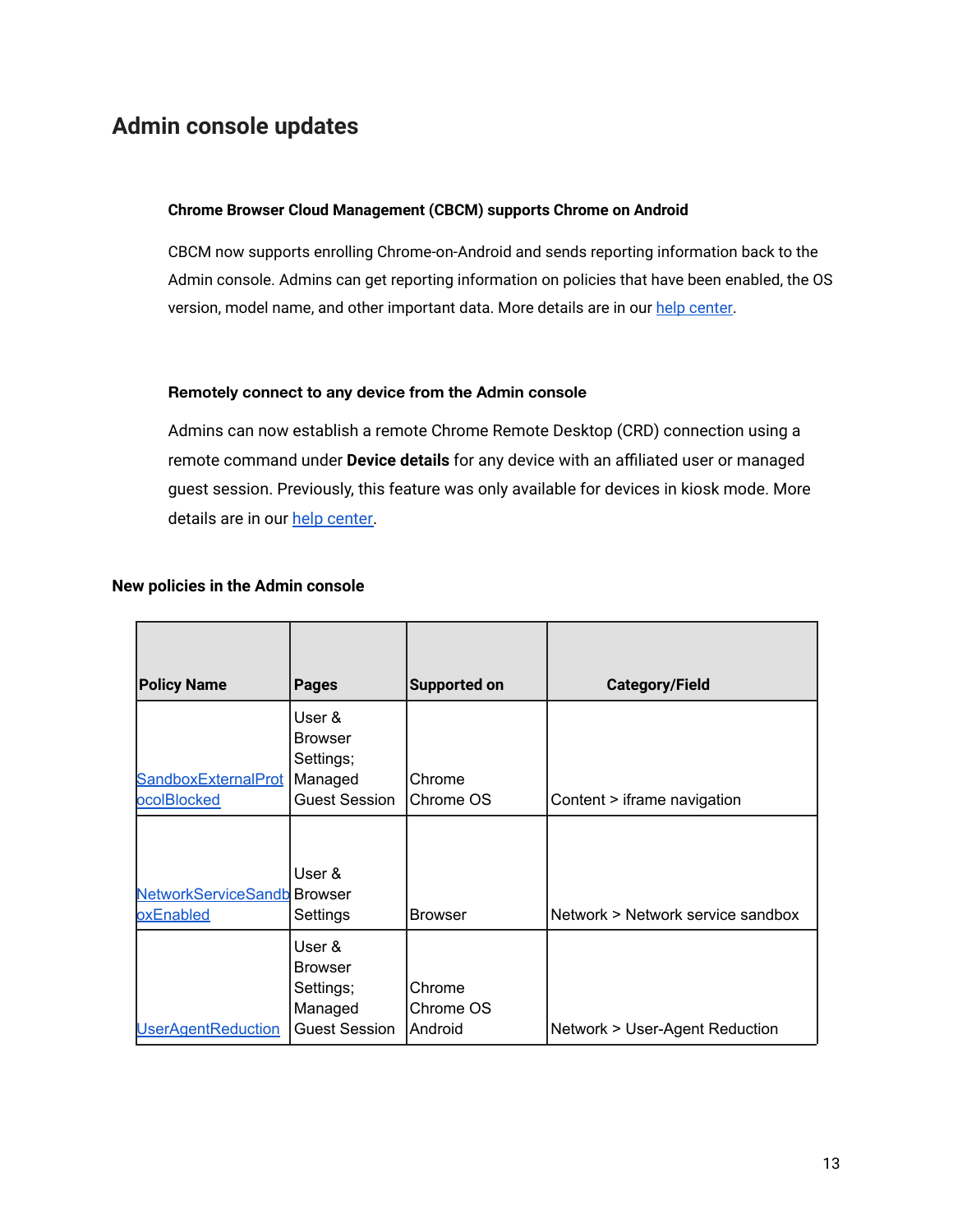| UserAgentClientHints<br><b>GREASEUpdateEnab Managed</b><br><u>led</u> | User &<br><b>Browser</b><br>Settings;<br><b>Guest Session</b>            | Chrome<br>Chrome OS<br>Android | Network > User-Agent client hints                                                   |
|-----------------------------------------------------------------------|--------------------------------------------------------------------------|--------------------------------|-------------------------------------------------------------------------------------|
| DeviceI18nShortcutsE<br>nabled                                        | Device Settings Chrome OS                                                |                                | Other settings > International<br>keyboard shortcuts mapping                        |
| QuickAnswersEnable                                                    | User &<br>Browser<br>Settings;<br>Managed<br><b>Guest Session</b>        | Chrome OS                      | User experience > Quick Answers ><br><b>Enable Quick Answers</b>                    |
| QuickAnswersDefiniti<br>onEnabled                                     | User &<br><b>Browser</b><br>Settings;<br>Managed<br><b>Guest Session</b> | Chrome OS                      | User experience > Quick Answers ><br><b>Enable Quick Answers definition</b>         |
| QuickAnswersTransla Managed<br>tionEnabled                            | User &<br><b>Browser</b><br>Settings;<br><b>Guest Session</b>            | Chrome OS                      | User experience > Quick Answers ><br><b>Enable Quick Answers translation</b>        |
| QuickAnswersUnitCo<br>nversionEnabled                                 | User &<br><b>Browser</b><br>Settings;<br>Managed<br><b>Guest Session</b> | Chrome OS                      | User experience > Quick Answers ><br><b>Enable Quick Answers unit</b><br>conversion |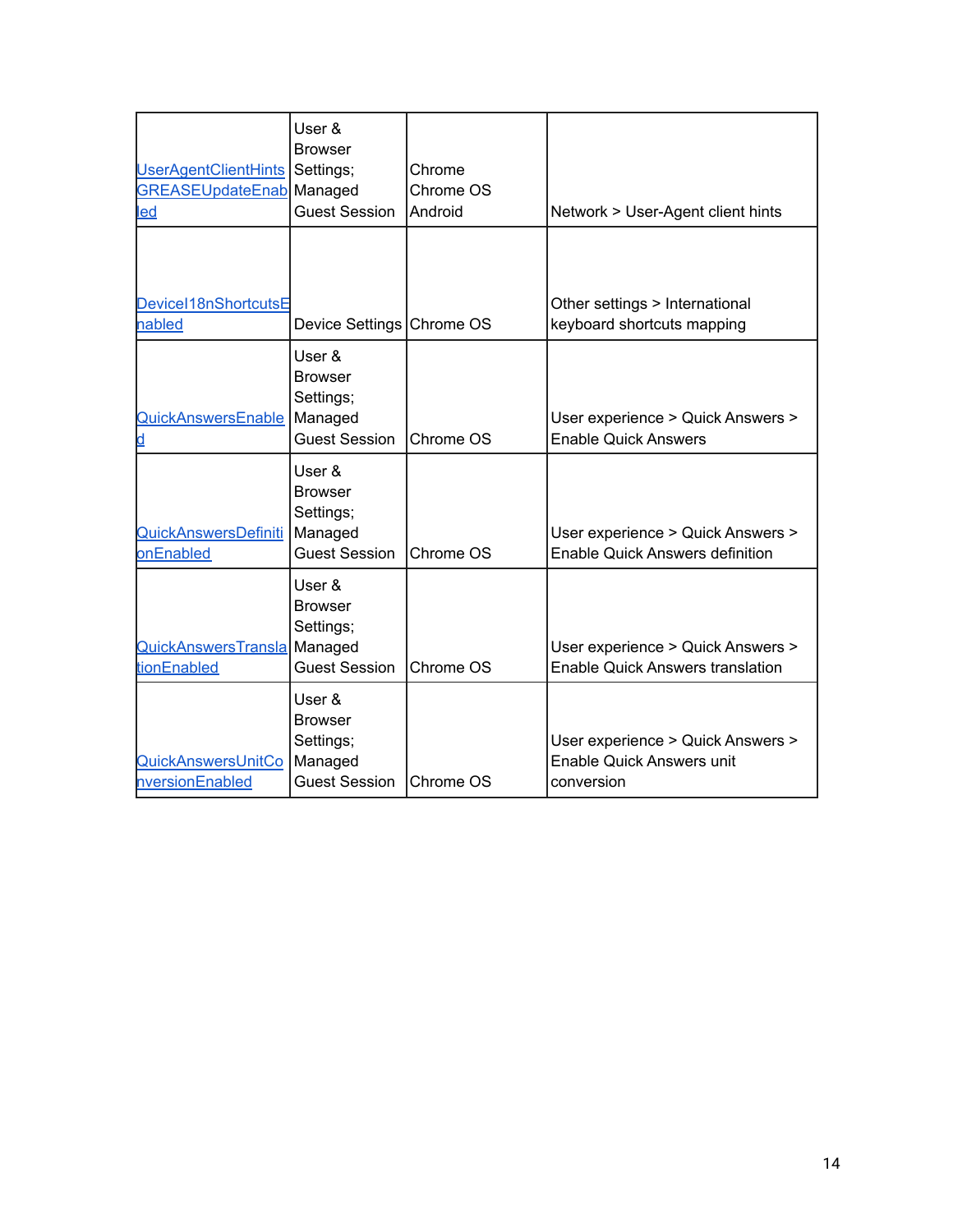# <span id="page-14-0"></span>Coming soon

**Note:** The items listed below are experimental or planned updates. They might change, be delayed, or canceled before launching to the Stable channel.

# <span id="page-14-1"></span>**Upcoming Chrome browser changes**

# **Chrome 101 will remove setTimeout clamping to 1ms**

Chrome 101 removes a web intervention for some users that clamped setTimeout (function, 0) timers to 1ms. In Chrome 101, those users will see timers fire immediately. Note that nested timer calls will clamp to 4ms after repeated nested calls. This change brings Chrome in line with web specifications and may improve performance on some pages.

It's possible that this change will introduce bugs in web applications that rely on the current clamped behavior. If you have any apps affected by this change, you can use the **SetTimeoutWithout1MsClampEnabled** policy to revert to the Chrome 100 behavior.

# **Chrome 101 will add new CSV Export for some Chrome Admin console reports**

As early as Chrome 101, Chrome will introduce a new CSV download option for the Apps & Extensions Usage report data and the Versions report data.

| $\equiv$                          |   | Google Admin                                           |                         | Q Search for users, groups or settings |                          |              |                       |             | $\Delta$ | 8 | - © | m                    | $\overline{b}$ |
|-----------------------------------|---|--------------------------------------------------------|-------------------------|----------------------------------------|--------------------------|--------------|-----------------------|-------------|----------|---|-----|----------------------|----------------|
| ⋒                                 |   | Devices > Chrome > Reports > Apps and extensions usage |                         |                                        |                          |              |                       |             |          |   |     |                      |                |
| 95                                |   | Include all organizational units                       | ≺                       | 19 Chrome apps and extensions          | Export                   |              |                       |             |          |   |     |                      |                |
| ≗                                 |   | Search for organizational units                        |                         | Last activity: 2022-01-25              | + Search or add a filter |              |                       |             |          |   |     | <b>CLEAR FILTERS</b> |                |
| $\overline{\mathbf{L}\mathbf{0}}$ | ۰ | Global Organization                                    |                         |                                        |                          |              |                       |             |          |   |     |                      |                |
| ₩                                 |   | > APAC                                                 | App name                |                                        | App type                 | Install type | Installs $\downarrow$ | Permissions |          |   |     |                      |                |
| ⊙                                 |   | BCE                                                    | $\overline{\bullet}$    | Chrome Remote Desktop                  | Chrome Extension         | Multiple     | 3                     | 6           |          |   |     |                      |                |
| ıl.                               |   | <b>Browsers Test</b>                                   | Е                       | Telepathy                              | Theme                    | Admin        | 3                     | $\bf 0$     |          |   |     |                      |                |
|                                   |   | Default settings                                       |                         |                                        |                          |              |                       |             |          |   |     |                      |                |
| $\blacksquare$                    |   | EMEA                                                   | $\overline{\mathsf{K}}$ | Kiask                                  | Chrome App               | Admin        | 3                     | 15          |          |   |     |                      |                |
| @                                 |   | Help Desk                                              | 圃                       | Sheets                                 | Chrome App               | Normal       | $\overline{2}$        | $\theta$    |          |   |     |                      |                |
| $\bigoplus$                       |   | Mac devices                                            |                         |                                        |                          |              |                       |             |          |   |     |                      |                |
|                                   |   | ALC: YES                                               |                         | Slides                                 | Chrome App               | Normal       | $\overline{2}$        | $\theta$    |          |   |     |                      |                |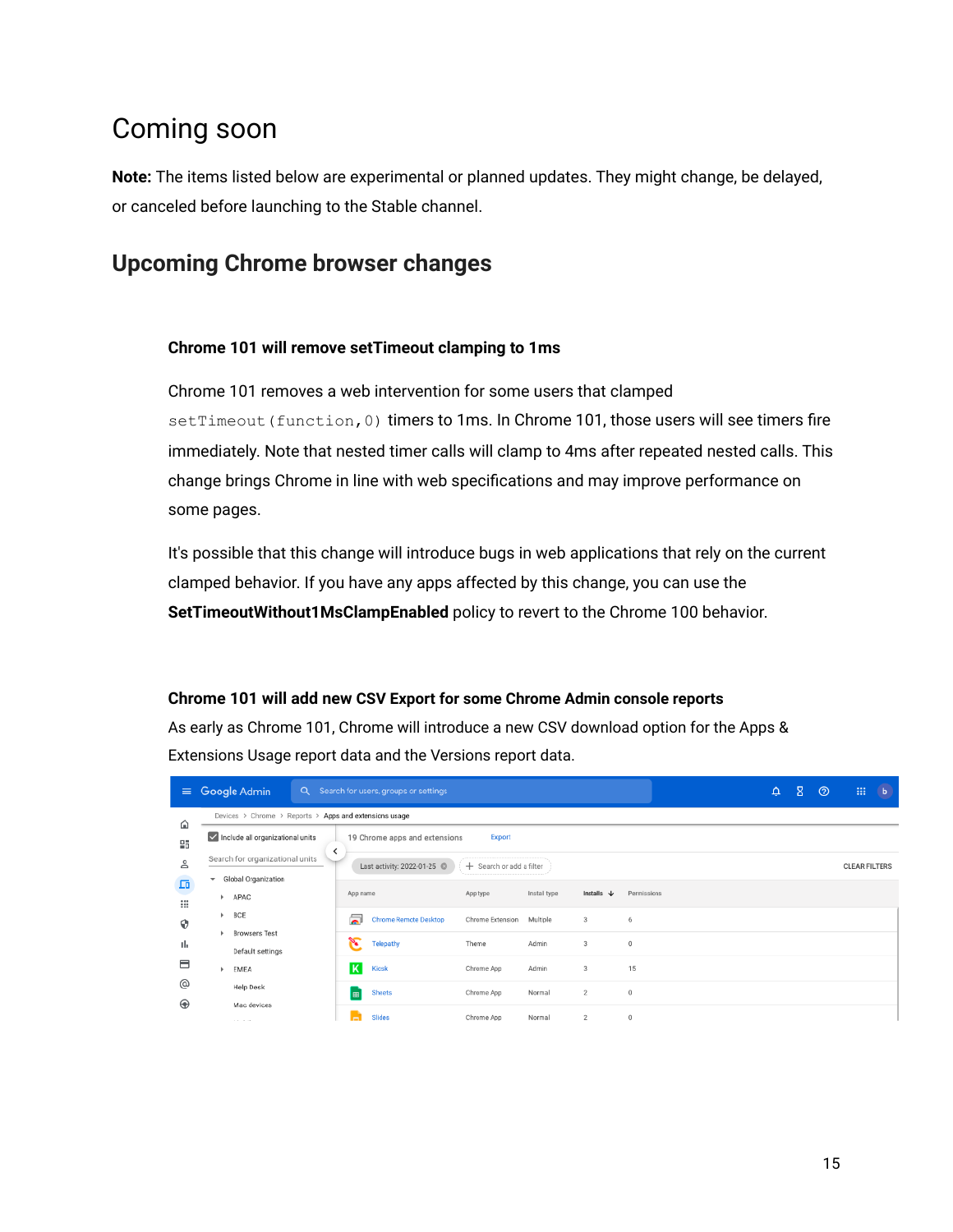#### **Deprecation Origin Trial for UA Reduction in Chrome 101**

As [previously announced](https://blog.chromium.org/2021/09/user-agent-reduction-origin-trial-and-dates.html), Chrome 101 protects user privacy by reducing the granularity of information in the User-Agent string. In this phase, the MINOR.BUILD.PATCH version info is reduced to "0.0.0". If a site needs this information, it should migrate to the [User Agent Client](https://web.dev/migrate-to-ua-ch/) [Hints API.](https://web.dev/migrate-to-ua-ch/) Sites that need more time to test or migrate can take advantage of [a Deprecation](https://groups.google.com/a/chromium.org/g/blink-dev/c/-2OW78CB1-A/m/N0lz8F0qAQAJ) [Trial](https://groups.google.com/a/chromium.org/g/blink-dev/c/-2OW78CB1-A/m/N0lz8F0qAQAJ), starting in Chrome 100.

You can also control this using the [UserAgentReduction](https://chromeenterprise.google/policies/#UserAgentReduction) Enterprise policy. You can test the new reduced-granularity User-Agent string by setting the policy to 2, or you can delay the change while you update your apps by setting it to 1.

# **Chrome Browser Cloud Management will maintain compatibility with the most recent 12 versions of Chrome**

Starting with Chrome 101, Chrome Browser Cloud Management will maintain compatibility with the most recent 12 versions of Chrome. Older versions may lose some CBCM features without notice, or behave unexpectedly. For your security, you should keep Chrome auto-update enabled, which will keep your fleet on the most recent version of Chrome. If you manage Chrome updates manually, staying close to the most recent version will both keep your users safer, and ensure you stay within the CBCM compatibility window.

#### **Chrome 101 will support Android 13 and above notification permission changes**

Android 13 is changing the way push notification permissions behave by default. All Android apps will require users to explicitly allow OS notification permissions (as opposed to Android 12 and earlier where it was granted by default). Chrome running on this version of Android will prompt the user for permission at app launch up to two times.

#### **MetricsReportingEnabled policy available in Chrome 101 on Android**

Chrome-on-Android will be slightly modifying the First Run Experience to support the MetricsReportingEnabled policy. If the admin has disabled metrics reporting, there will be no change. If the admin has enabled metrics, users will still be able to disable it.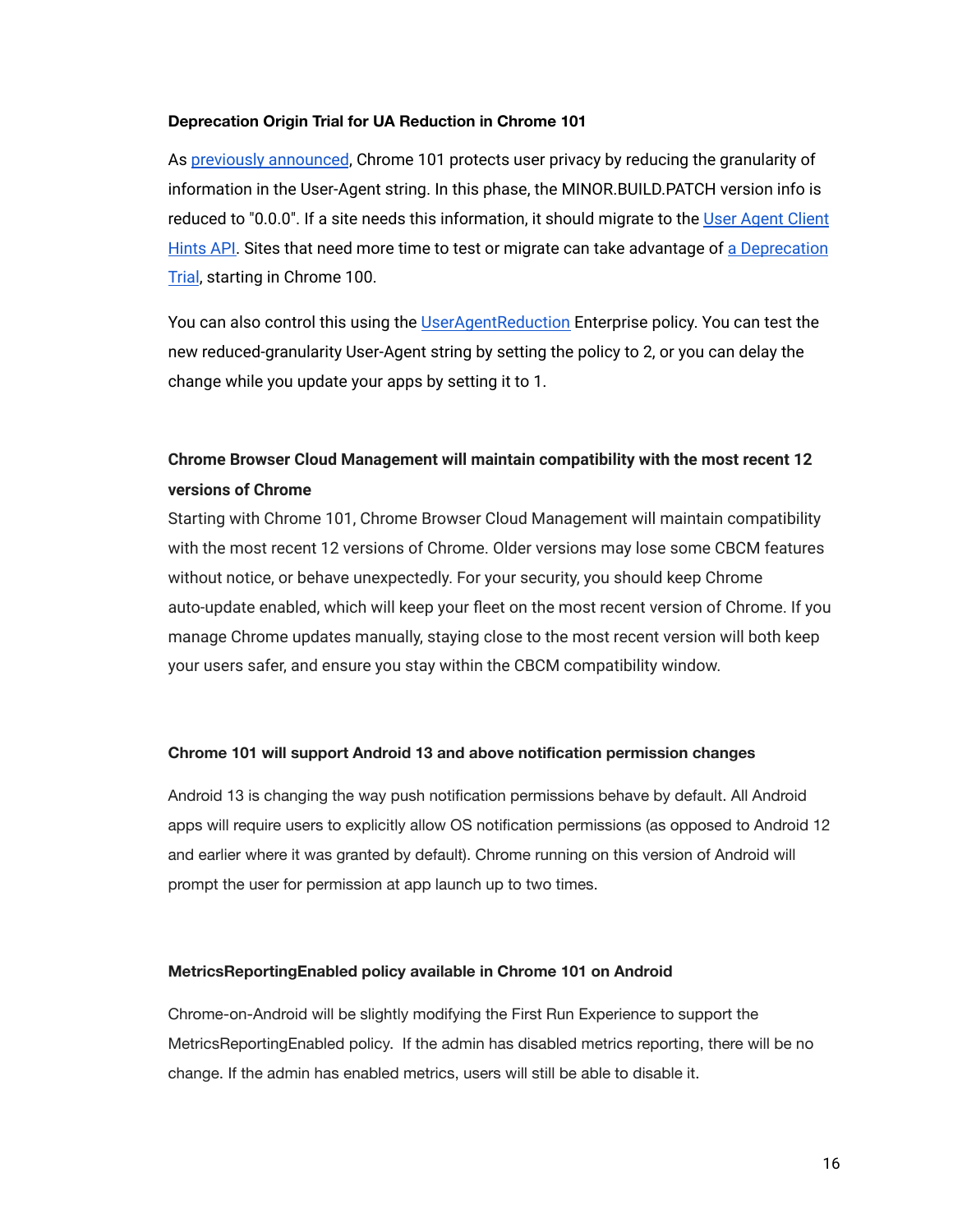#### **Privacy Sandbox updates in Chrome 101**

The Privacy Sandbox release in Chrome 101 provides controls for the new Topics & Interest Group APIs. It also introduces a one-time dialog that explains Privacy Sandbox to users and allows them to manage their preferences. This dialog is not shown for Guest users or managed EDU users.

Admins can prevent the dialog from appearing for their managed users by controlling third party cookies explicitly via policy:

- To allow third party cookies and Privacy Sandbox features, set [BlockThirdPartyCookies](https://chromeenterprise.google/policies/#BlockThirdPartyCookies) to disabled
- To disallow third party cookies and Privacy Sandbox features, set [BlockThirdPartyCookies](https://chromeenterprise.google/policies/#BlockThirdPartyCookies) to enabled. This may cause some sites to stop working.

Privacy Sandbox features will also be disabled (and no dialog shown) if [DefaultCookiesSetting](https://chromeenterprise.google/policies/#DefaultCookiesSetting) is set to *Do not allow any site to set local data*.

# **WebSQLInThirdPartyContextEnabled will be removed in Chrome 101**

[WebSQLInThirdPartyContextEnabled](https://chromeenterprise.google/policies/#WebSQLInThirdPartyContextEnabled) was introduced to give admins additional time to react to the removal of WebSQL in a third-party context. As planned, it is removed in Chrome 101.

# **Compare search results with new Side Search feature in Chrome 101**

Side Search allows users to compare search results via a side panel UI to get the right answer faster. This means users can view a page and the search results at the same time, without needing to navigate back and forth or losing their search results. This is helpful for users who are actively searching for something and need more than one site, for example, planning an employee dinner, putting together presentations, and so on. This feature can be controlled using the [SideSearchEnabled](https://chromeenterprise.google/policies/#SideSearchEnabled) policy.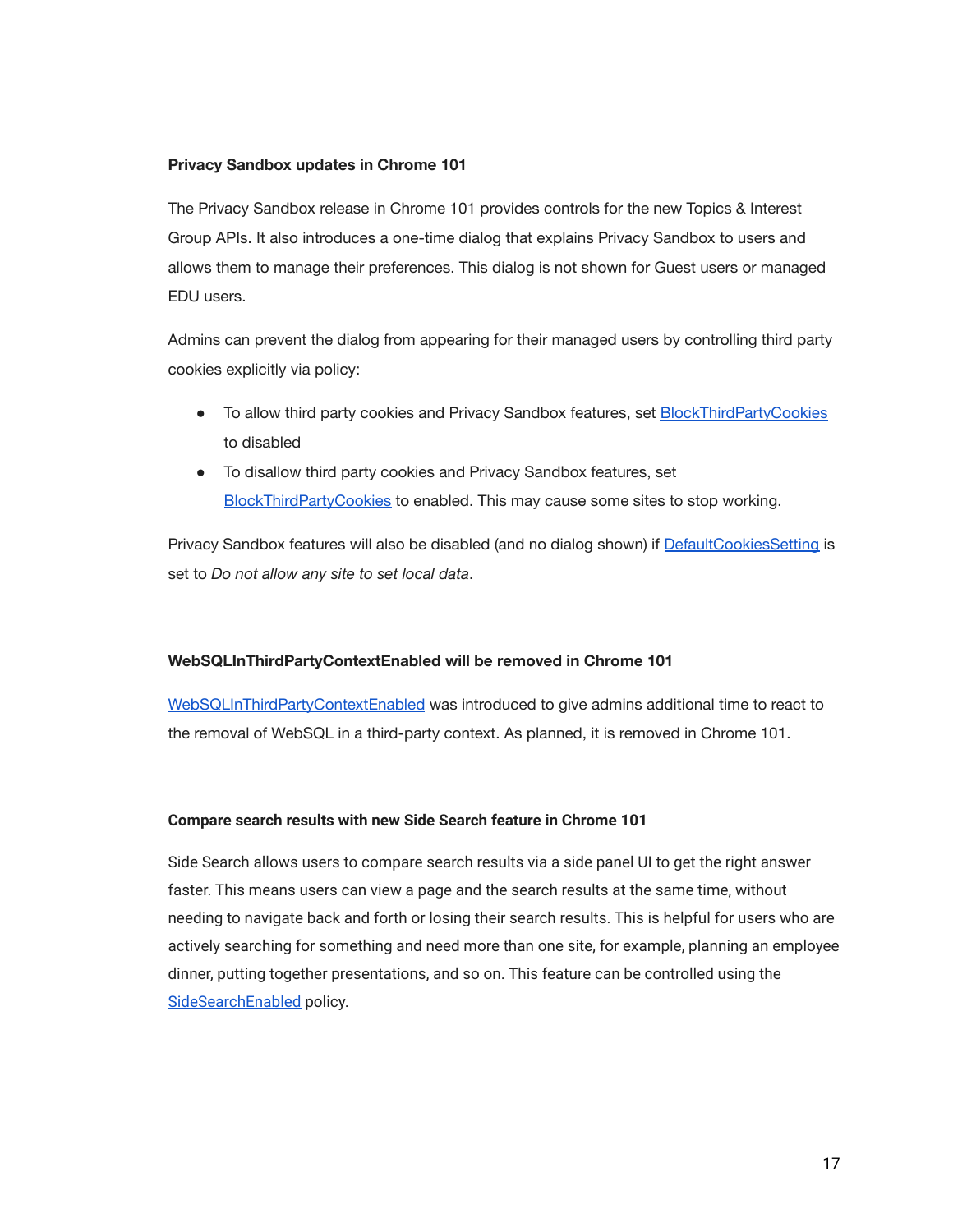# **Legacy policies with non-inclusive names will be removed in Chrome 101**

Chrome 86 through Chrome 90 introduced new policies to replace policies with less inclusive names (for example, whitelist, blacklist). In order to minimize disruption for existing managed users, both the old and the new policies currently work.

This transition period was originally planned for Chrome 95, but was extended to Chrome 101 to give admins more time to transition their policies. In Chrome 101, the policies in the left column of the following table will no longer function. Please ensure you're using the corresponding policy from the right column instead:

| <b>Legacy Policy Name</b>            | <b>New Policy Name</b>               |
|--------------------------------------|--------------------------------------|
| NativeMessagingBlacklist             | NativeMessagingBlocklist             |
| NativeMessagingWhitelist             | NativeMessagingAllowlist             |
| AuthNegotiateDelegateWhitelist       | AuthNegotiateDelegateAllowlist       |
| AuthServerWhitelist                  | AuthServerAllowlist                  |
| SpellcheckLanguageBlacklist          | SpellcheckLanguageBlocklist          |
| AutoplayWhitelist                    | AutoplayAllowlist                    |
| SafeBrowsingWhitelistDomains         | SafeBrowsingAllowlistDomains         |
| <b>ExternalPrintServersWhitelist</b> | <b>ExternalPrintServersAllowlist</b> |
| NoteTakingAppsLockScreenWhitelist    | NoteTakingAppsLockScreenAllowlist    |
| PerAppTimeLimitsWhitelist            | PerAppTimeLimitsAllowlist            |
| <b>URLWhitelist</b>                  | <b>URLAllowlist</b>                  |
| <b>URLBlacklist</b>                  | <b>URLBlocklist</b>                  |
| ExtensionInstallWhitelist            | ExtensionInstallAllowlist            |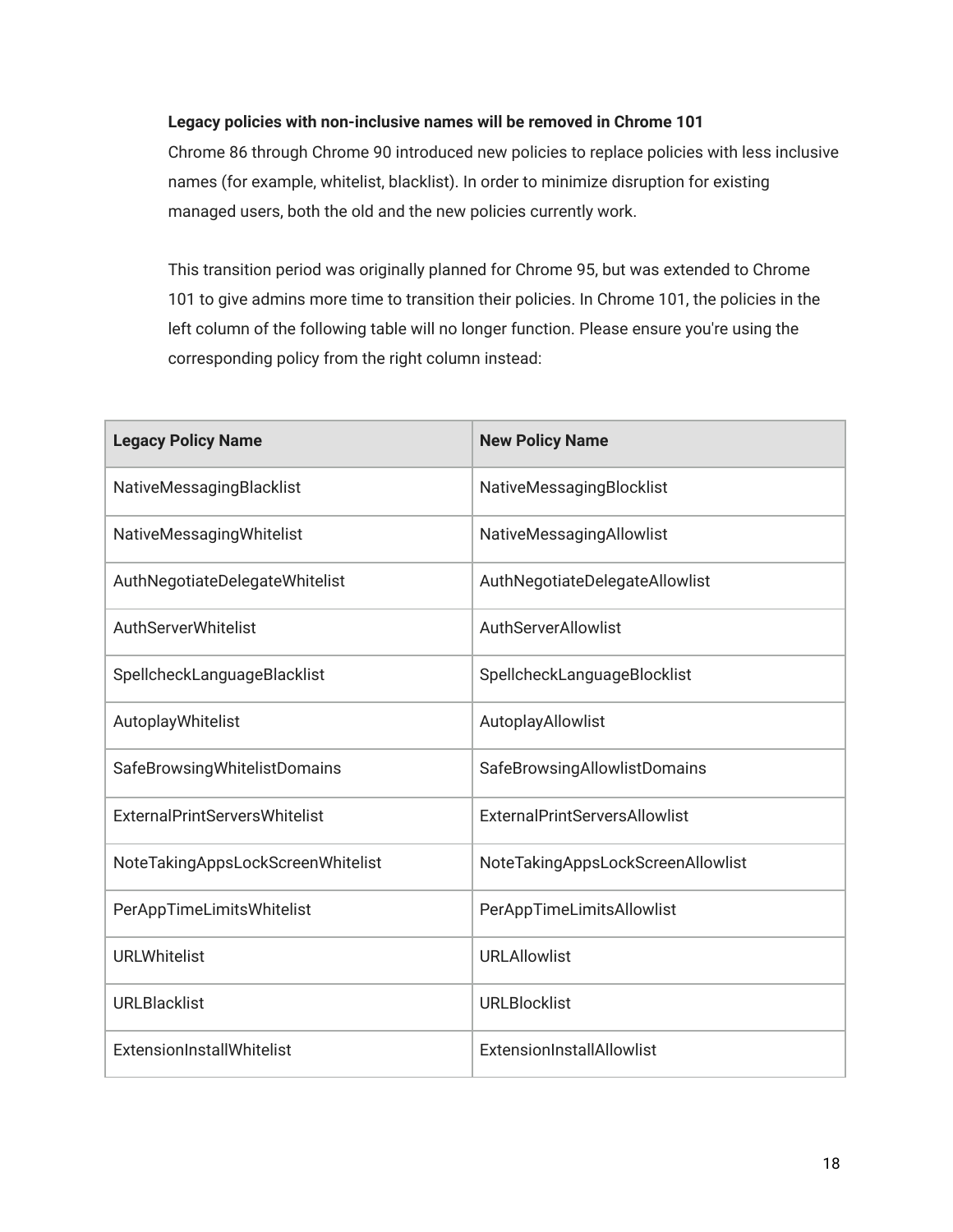| <b>ExtensionInstallBlacklist</b>     | <b>ExtensionInstallBlocklist</b> |
|--------------------------------------|----------------------------------|
| <b>UserNativePrintersAllowed</b>     | <b>UserPrintersAllowed</b>       |
| <b>DeviceNativePrintersBlacklist</b> | <b>DevicePrintersBlocklist</b>   |
| <b>DeviceNativePrintersWhitelist</b> | <b>DevicePrintersAllowlist</b>   |
| DeviceNativePrintersAccessMode       | DevicePrintersAccessMode         |
| <b>DeviceNativePrinters</b>          | <b>DevicePrinters</b>            |
| <b>NativePrinters</b>                | <b>Printers</b>                  |
| NativePrintersBulkConfiguration      | PrintersBulkConfiguration        |
| NativePrintersBulkAccessMode         | PrintersBulkAccessMode           |
| <b>NativePrintersBulkBlacklist</b>   | PrintersBulkBlocklist            |
| NativePrintersBulkWhitelist          | PrintersBulkAllowlist            |
| <b>UsbDetachableWhitelist</b>        | UsbDetachableAllowlist           |
| QuickUnlockModeWhitelist             | QuickUnlockModeAllowlist         |
| AttestationExtensionWhitelist        | AttestationExtensionAllowlist    |
| PrintingAPIExtensionsWhitelist       | PrintingAPIExtensionsAllowlist   |
| AllowNativeNotifications             | AllowSystemNotifications         |
| <b>DeviceUserWhitelist</b>           | DeviceUserAllowlist              |
| NativeWindowOcclusionEnabled         | WindowOcclusionEnabled           |

If both the legacy policy and the new policy are set for any row in the table below, the new policy will override the legacy policy.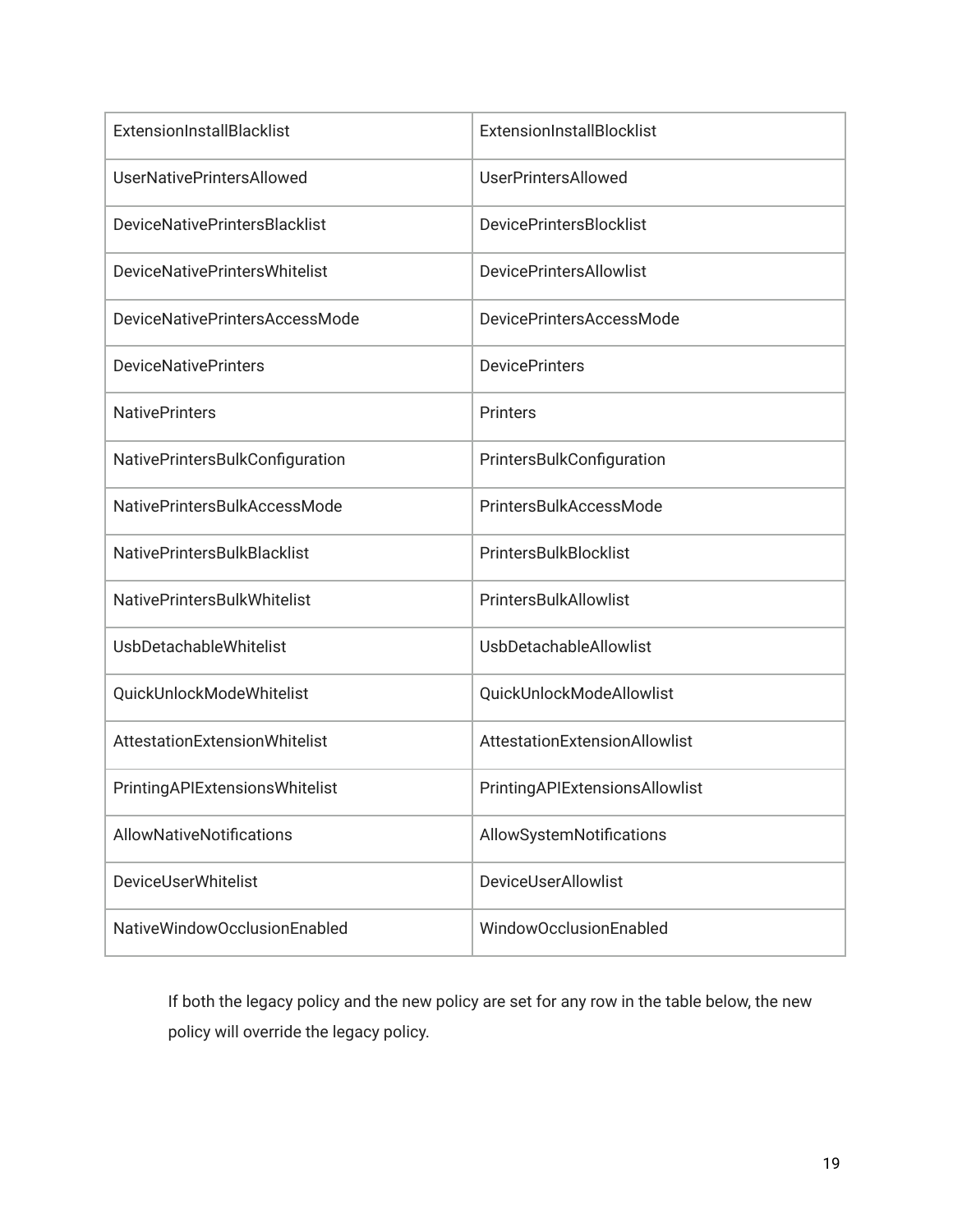If you're managing Chrome via the Google Admin console (for example, Chrome Browser Cloud Management), no action is required; the Google Admin console will manage the transition automatically.

#### **Chrome apps will no longer work in Chrome 102 on Windows, Mac, and Linux**

As [previously announced](https://blog.chromium.org/2020/08/changes-to-chrome-app-support-timeline.html), Chrome apps are being phased out in favor of Progressive Web Apps and web-standard technologies. The deprecation schedule was adjusted to provide enterprises who used Chrome apps additional time to transition to other technologies, and Chrome apps on Windows, Mac, and Linux will now stop functioning in Chrome 102. If you need additional time to adjust, a policy **ChromeAppsEnabled** will be available to extend the lifetime of Chrome Apps for an additional 2 releases.

# **Chrome 102 to use case-matching on CORS preflight requests**

Chrome 101 and previous releases uppercase request methods when matching with Access-Control-Allow-Methods response headers in CORS preflight. Chrome 102 no longer uppercases request methods, except for those normalized [in the spec.](https://fetch.spec.whatwg.org/#concept-method-normalize) So, Chrome 102 and later will require exact case-sensitive matching.

Previously accepted, but now rejected:

Request: fetch(url, {method: 'Foo'}) Response Header: Access-Control-Allow-Methods: FOO

Previously rejected, but now accepted:

Request: fetch(url, {method: 'Foo'}) Response Header: Access-Control-Allow-Methods: Foo

**Note:** post and put methods are not affected because they are [in the spec](https://fetch.spec.whatwg.org/#concept-method-normalize), while patch is affected.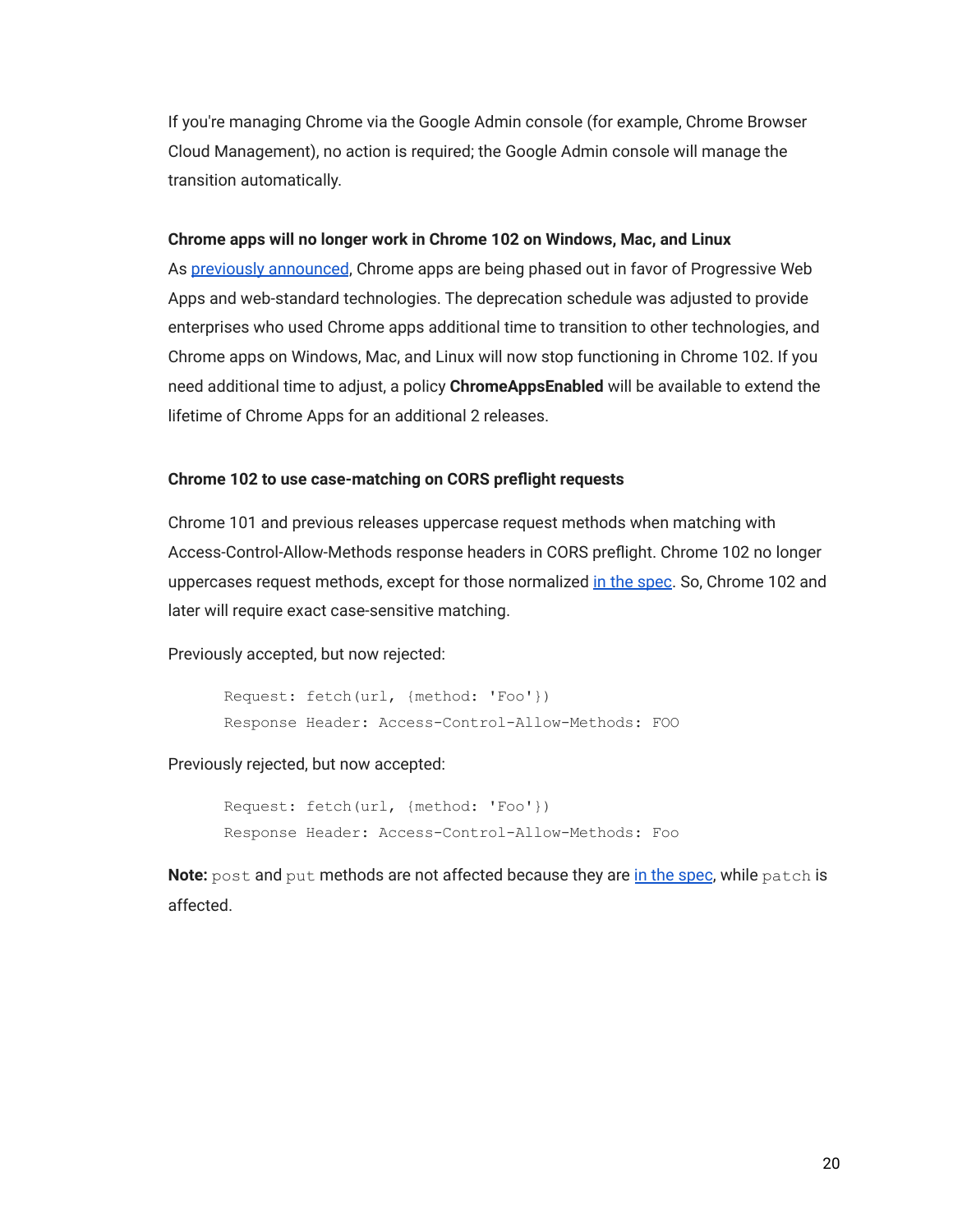#### **Chrome to send Private Network Access preflights for subresources**

As early as Chrome 102, Chrome plans to send a CORS preflight request ahead of any private network requests for subresources, asking for explicit permission from the target server. This request carries a new Access-Control-Request-Private-Network: true header. In this initial phase, this request is sent, but no response is required from network devices.

In a future release of Chrome, the response must carry a matching Access-Control-Allow-Private-Network: true header.

A private network request is any request from a public website to a private IP address or localhost, or from a private website, for example, an intranet, to localhost. Sending a preflight request mitigates the risk of cross-site request forgery attacks against private network devices such as routers, which are often not prepared to defend against this threat.

#### **Chrome to use MiraclePtr to improve security**

MiraclePtr is a technology that reduces the risk of security vulnerabilities relating to memory safety. Chrome is currently testing the impacts of MiraclePtr for some users. A full release is planned as early as Chrome 102.

# **Network Service on Windows will be sandboxed in Chrome 102**

As early as Chrome 102, to improve security and reliability, the network service, already running in its own process, will be sandboxed on Windows. As part of this, third-party code that is currently able to tamper with the network service may be prevented from doing so. This might cause interoperability issues with software that injects code into Chrome's process space, such as Data Loss Prevention software. The [NetworkServiceSandboxEnabled](https://chromeenterprise.google/policies/#NetworkServiceSandboxEnabled) policy allows you to disable the sandbox if incompatibilities are discovered. You can test the sandbox in your environment using [these instructions](https://docs.google.com/document/d/1Bk3Z8CUQucd8FP6ISKkT3Q9YYuP43574VIO_kyAISBU/view) and report any issues you encounter.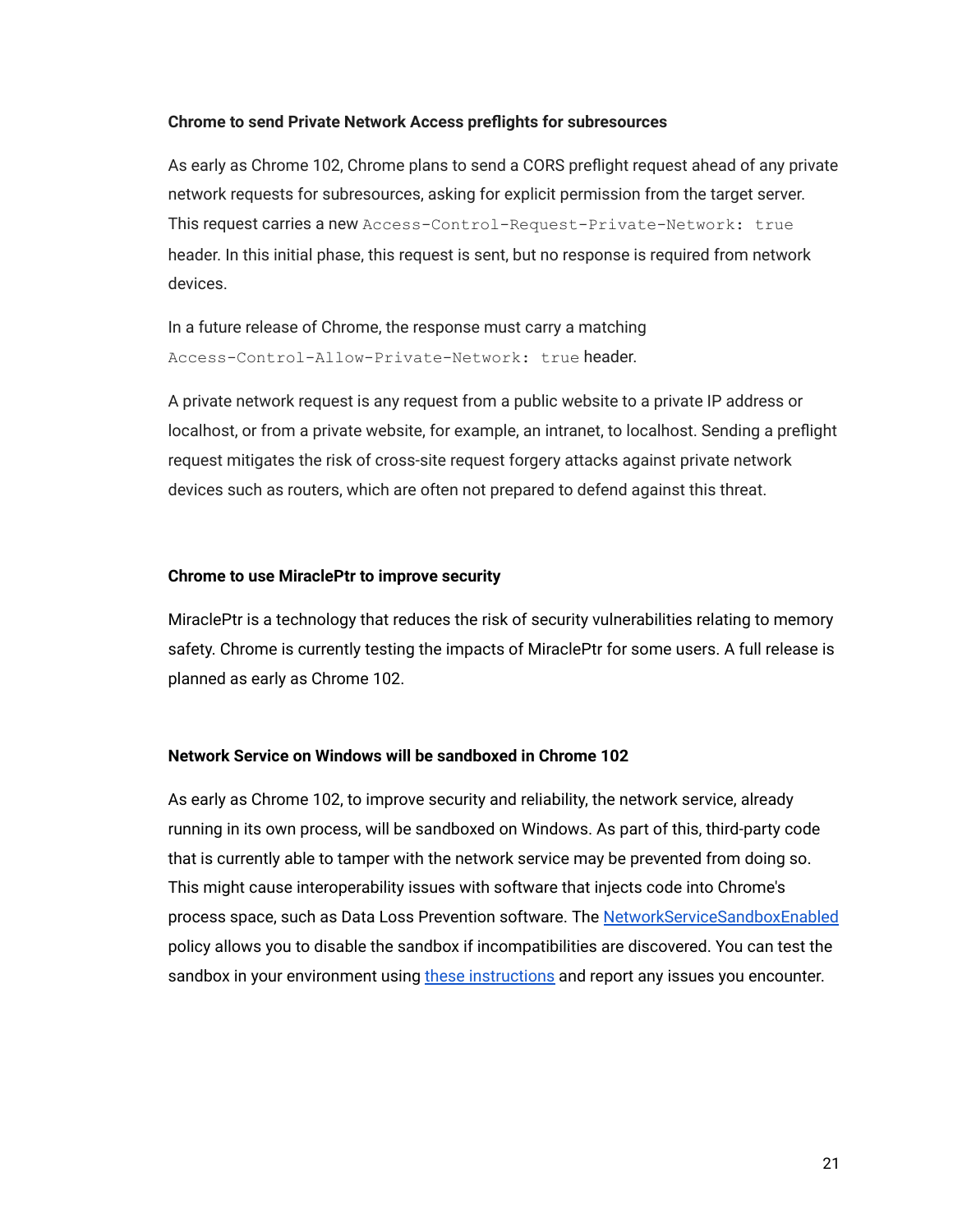#### **Default to origin-keyed agent clustering in Chrome 106**

As early as Chrome 106, websites will be unable to set *document.domain*. Websites will need to use alternative approaches such as postMessage() or Channel Messaging API to communicate cross-origin. If a website relies on same-origin policy relaxation via *document.domain* to function correctly, it will need to send an Origin-Agent-Cluster: ?0 header along with all documents that require that behavior.

**Note:** *document.domain* has no effect if only one document sets it.

An enterprise policy will be available to extend the current behavior.

# <span id="page-21-0"></span>Previous release notes

| Chrome version & targeted Stable channel release date | <b>PDF</b> |
|-------------------------------------------------------|------------|
| Chrome 99: March 01, 2022                             | <b>PDF</b> |
| Chrome 98: February 01, 2022                          | <b>PDF</b> |
| Chrome 97: January 04, 2022                           | <b>PDF</b> |
| Chrome 96: November 16, 2021                          | <b>PDF</b> |
| <b>Archived release notes</b>                         |            |